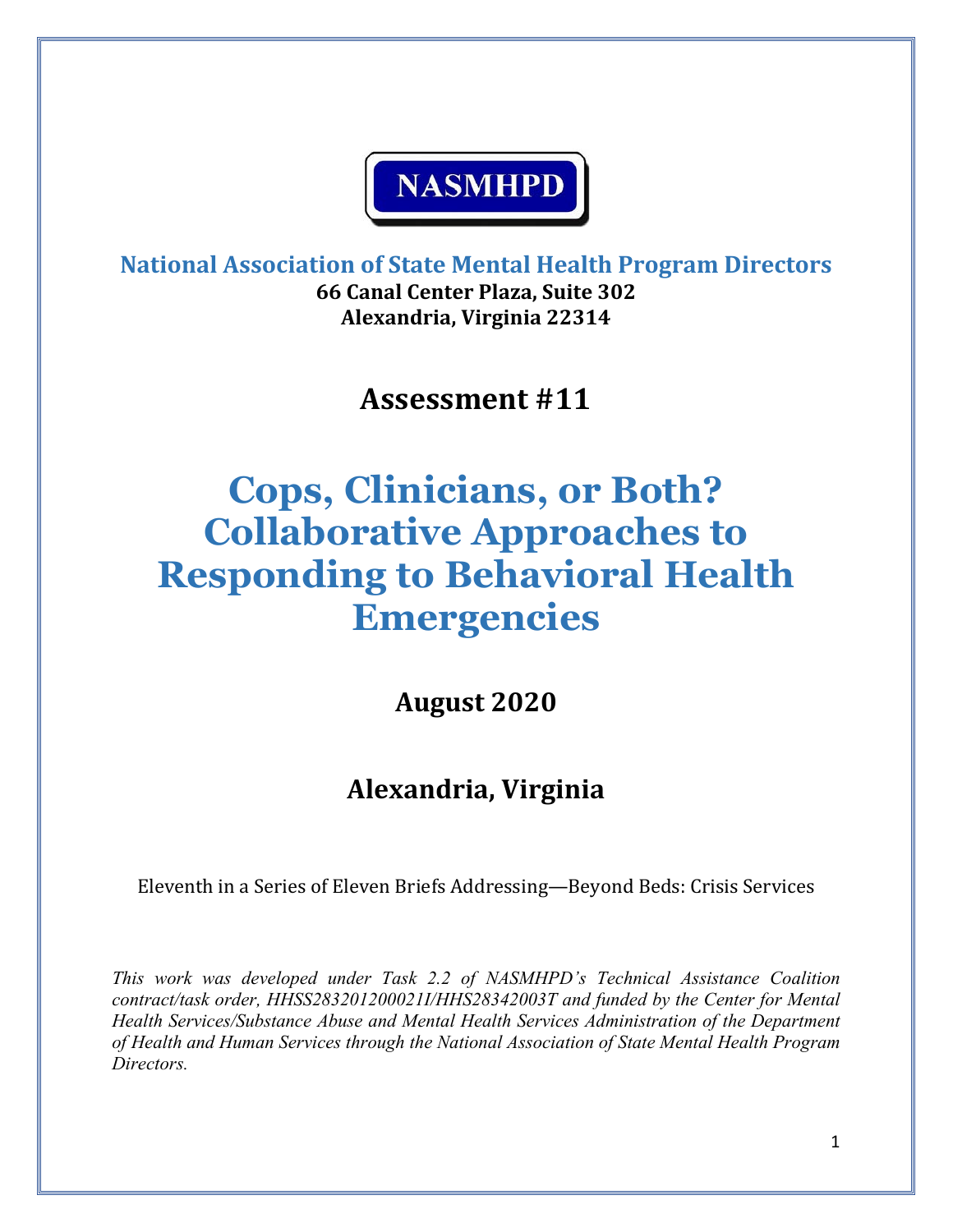**Title:** Cops, Clinicians, or Both? Collaborative Approaches to Responding to Behavioral Health Emergencies

# **Authors & Affiliations:**

Margaret E. Balfour, M.D., Ph.D., Connections Health Solutions, Tucson, AZ and University of Arizona, Department of Psychiatry, Tucson, AZ

Arlene Hahn Stephenson, M.A.S., Public Sector Consultant, Carolina Beach, NC

Sgt. Jason Winsky, Tucson Police Department, Tucson, AZ

Matthew L. Goldman, M.D., M.S., San Francisco Department of Public Health and University of California, San Francisco, Department of Psychiatry and Behavioral Sciences, San Francisco, CA

**Acknowledgment:** Contribution from Ayesha Delaney-Brumsey, Ph.D., The Council of State Governments Justice Center, New York, NY

**Recommended Citation:** Balfour, M.E., Hahn Stephenson, A., Winsky, J., & Goldman, M.L. (2020). *Cops, Clinicians, or Both? Collaborative Approaches to Responding to Behavioral Health Emergencies.* Alexandria, VA: National Association of State Mental Health Program Directors.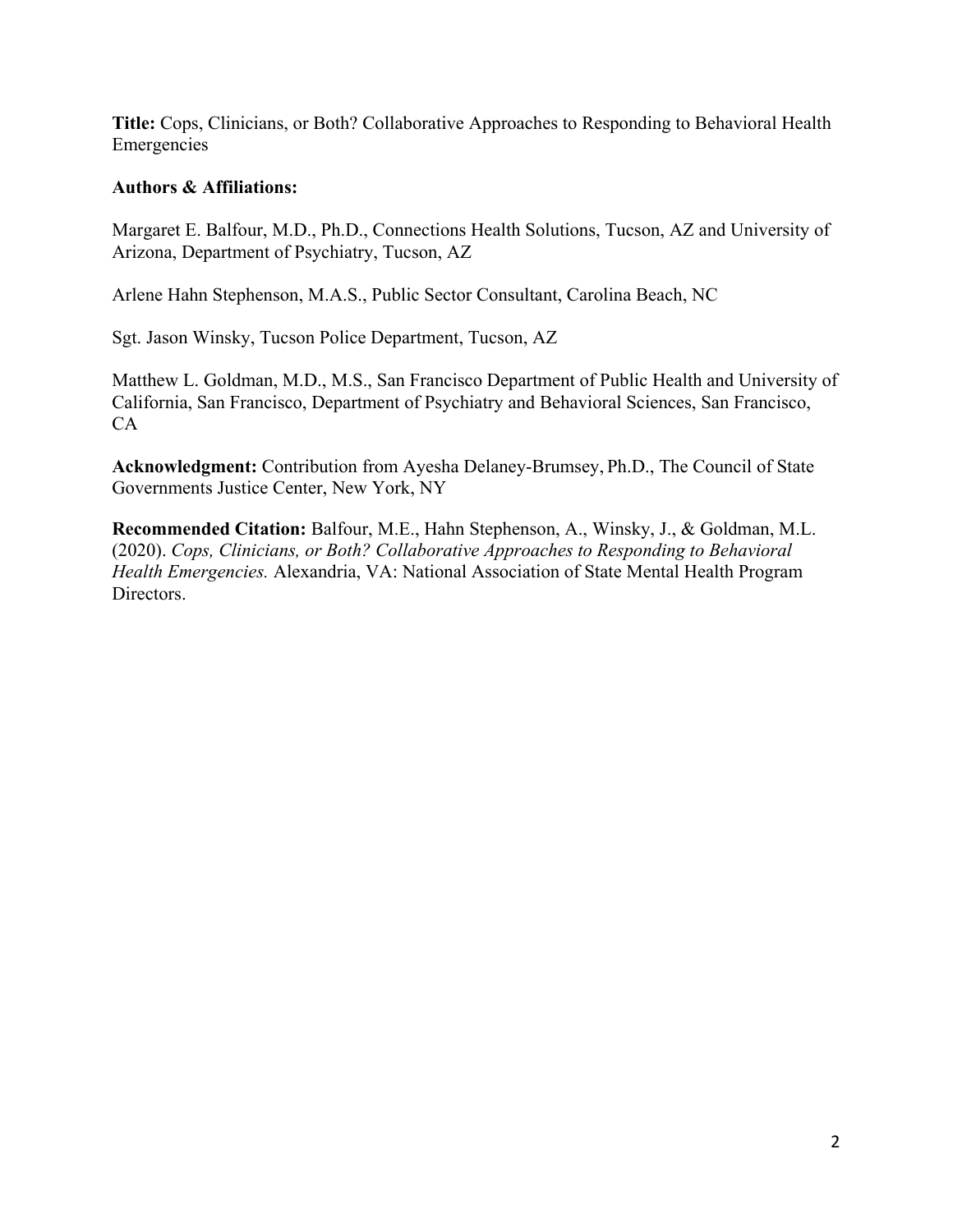# **Abstract**

How a community responds to Behavioral Health (BH) emergencies is both a public health issue and social justice issue. Individuals in BH crisis often receive inadequate care in emergency departments (EDs), boarding for hours or days waiting for treatment. These individuals account for a quarter of police shootings and over 2 million jail bookings per year. Explicit and implicit bias magnify these problems for people of color. Growing bipartisan support for reform provides an unprecedented opportunity for meaningful change, but solutions to this complex issue will require comprehensive systemic approaches. As communities grapple with BH emergencies, the question isn't *whether* law enforcement (LE) should respond to BH emergencies, but rather *when*, *how*, and *with what support*. This policy paper reviews best practices for law enforcement (LE) crisis response, outlines the components of a comprehensive continuum of crisis care that provides alternatives to LE involvement and ED utilization, and provides strategies for collaboration and alignment towards common goals. Finally, policy considerations regarding legal statutes, financing, data management, and stakeholder engagement are presented in order to assist communities interested in taking steps to build these needed solutions.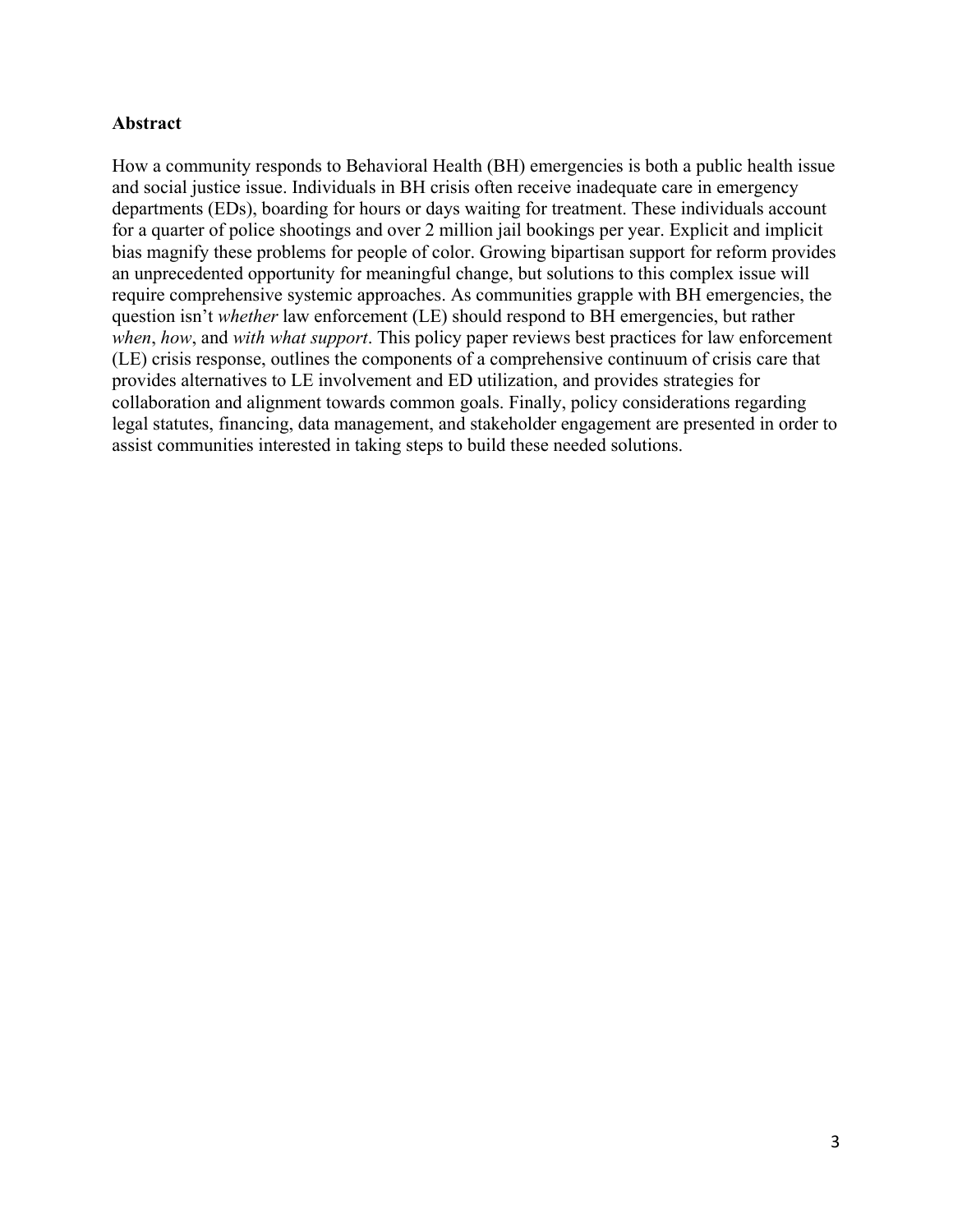#### **Defining the Issue**

Healthcare and criminal justice systems are facing increasing challenges from the growing numbers of individuals experiencing behavioral health (BH) crises (defined here as a crisis related to mental illness or a substance use disorder).<sup>[1](#page-16-0), [2](#page-16-0)</sup> Unfortunately, there are few options available for a person in crisis. Law enforcement (LE) agencies, emergency departments (EDs), jails, and prisons have become the safety nets, yet they are not equipped to provide the care that these individuals desperately need.

Unlike medical emergencies, BH emergencies often result in a LE response. BH emergencies constitute between five to fifteen percent of all calls to 9-1-1 systems.<sup>[3](#page-16-0)</sup> Adverse and sometimes tragic outcomes are all too frequent. It is estimated that a quarter of police-involved shooting deaths are linked to mental illness, half of which occur in the person's own home.<sup>[4](#page-16-0)</sup> Over 2 million people with serious mental illness are booked into jail each year, often for nonviolent "nuisance" or "quality of life" crimes such as loitering or vagrancy. Not surprisingly, the prevalence of mental illness and substance use disorders in jails and prisons are three to four times that of the general population.<sup>[5,](#page-16-0) [6](#page-16-0)</sup> Once in jail, people with mental illness are incarcerated twice as long, and few receive needed treatment.<sup>[7](#page-16-0), [8,](#page-16-0) [9](#page-16-0)</sup> Upon release, with Medicaid benefits interrupted and a criminal record, they are more likely to be unemployed, homeless, and rearrested.[10,](#page-16-0) [11](#page-16-0), [12,](#page-16-0) [13](#page-16-0) Then the cycle continues.

Explicit and implicit bias magnify these problems for people of color. African Americans are 2.6 times more likely to be killed by police than non-Hispanic Whites; when combined with mental illness, this difference is nearly ten-fold.<sup>14</sup> For those struggling with substance use disorders, disparate sentencing penalties (e.g., harsher sentences for crack vs. powder cocaine) result in excessive imprisonment of Black Americans.<sup>[15](#page-16-0)</sup> These long-standing inequities have been underscored by the continued high-profile killings of unarmed people of color by LE. Reducing racial inequities in crisis response and in access to BH care must be a central focus of any reform efforts.

The status quo negatively impacts LE as well. State civil commitment laws often prevent more appropriate responses to persons in crisis by requiring LE officers to conduct involuntary mental health transports. The lack of easily accessible treatment makes these transports time consuming and frustrating for officers.<sup>[16](#page-16-0)</sup> A recent survey of LE agencies in the U.S. estimated the nationwide cost of transporting people with severe mental illness is \$918 million annually. Law enforcement leaders also expressed dismay at the inhumanity of criminalization as a result of their role and concerns that the time spent on this function may restrict their ability to uphold public safety.[17](#page-16-0) Police violence takes a toll on the officers too, with high rates of trauma and more suicides per year than line-of-duty deaths.<sup>[18](#page-16-0)</sup>

As social movements for racial equality gain prominence, calls for fundamental policing reforms have gained traction and become more politically viable. This presents an unprecedented opportunity to rethink current approaches to people in BH crisis. While some call for "defunding" of the police in lieu of clinician first-responders, this will not eliminate the need for LE completely. Some BH emergencies may not become apparent until after officers are on scene for another issue. Other situations may pose an unacceptable amount of safety risk to civilian clinicians. Solutions will require broad systemic approaches with collaboration between LE and the healthcare system to create the optimum response for different types of cases, some of which may involve an LE response, a clinician response, or a co-response with shared responsibility.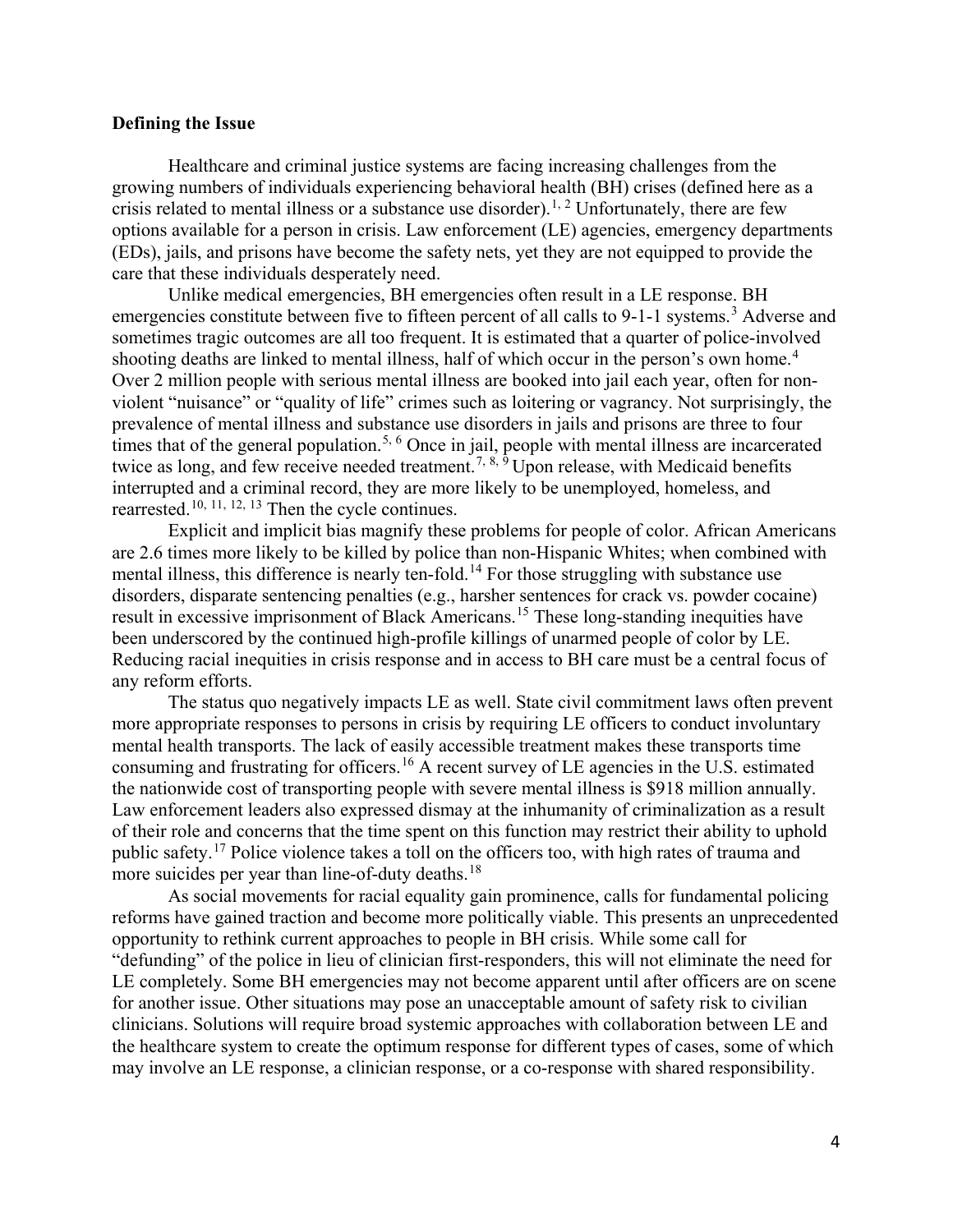For any response to be successful, the responders—whether LE or clinicians—require a functioning BH crisis system that can quickly accept individuals in crisis and provide the care they need. The solution is not simply to build more inpatient psychiatric beds any more than building more dialysis centers is the solution for gaps in diabetes care. Rather, communities must commit to investing in a coordinated system of care in which people get the help they need as early as possible, in the safest and least-restrictive setting as possible. This is underscored in The National Association of State Mental Health Program Directors' (NASMHPD) recent report entitled, *"Beyond Beds: The Vital Role of a Continuum of Psychiatric Care."* [19](#page-16-0), [20](#page-17-0) Other initiatives such as *Crisis Now* describe systemic approaches to community-based crisis services that are often less costly than more restrictive alternatives. $2<sup>1</sup>$ 

 This policy paper is intended as a guide for those who seek better ways to respond to individuals experiencing a BH crisis, beginning with the moment a request for help is made and ending with the successful transition to an appropriate level of care. We describe best practices for LE crisis response and outline the components of a comprehensive continuum of crisis care that provides alternatives to LE involvement, ED utilization, and hospital admission. We discuss the importance of addressing this complex issue from a systems approach rather than relying on standalone programs for an easy fix. Finally, we present policy considerations to assist communities to take concrete steps towards building an advanced crisis response system.

#### **Law Enforcement Responses**

The LE response to BH crisis has been under increasing scrutiny by the courts for several decades. In particular, the 9th Circuit Court of Appeals 2011 ruling in Glenn vs. Washington was a critical decision in the movement to improve outcomes for individuals experiencing behavioral emergencies. In this case, which involved the death of a young man in crisis holding a knife, the Court upheld an earlier ruling (Deorle v Rutherford,  $2001$ )<sup>[22](#page-17-0)</sup> stating that "we have made it clear that the desire to quickly resolve a potentially dangerous situation is not the type of governmental interest…that justifies the use of force that may cause serious injury." Furthermore, they underscored that the use of less forceful tactics is expected when responding to calls involving a person in emotional distress who is causing a disturbance or resisting arrest. Instead, LE officers should be expected to proceed slowly and figure out how to de-escalate the situation. This decision became the basis for many LE agencies to implement or expand Crisis Intervention Team (CIT) programs.

#### *CIT and Training*

The CIT model is the most widely known approach to providing LE with the tools needed to recognize individuals experiencing a BH crisis, deescalate them, and divert them to treatment instead of jail. CIT began in the late 1980s in Memphis, Tennessee, in response to a police shooting involving a person with mental illness. The centerpiece of CIT is a 40-hour training that involves scenario-based exercises and participation of community stakeholders including BH clinicians, treatment agencies, people with lived experience of mental illness, families, and advocacy groups.

CIT training is associated with higher likelihood of referral to treatment and lower likelihood of arrest, and CIT trained officers are more likely to use verbal redirection as the highest intensity level of force in the field.<sup>23</sup> CIT training is most effective when undertaken voluntarily by experienced officers. Compared to officers mandated to receive CIT training, voluntarily trained officers demonstrate better self-efficacy, de-escalation skills, and referral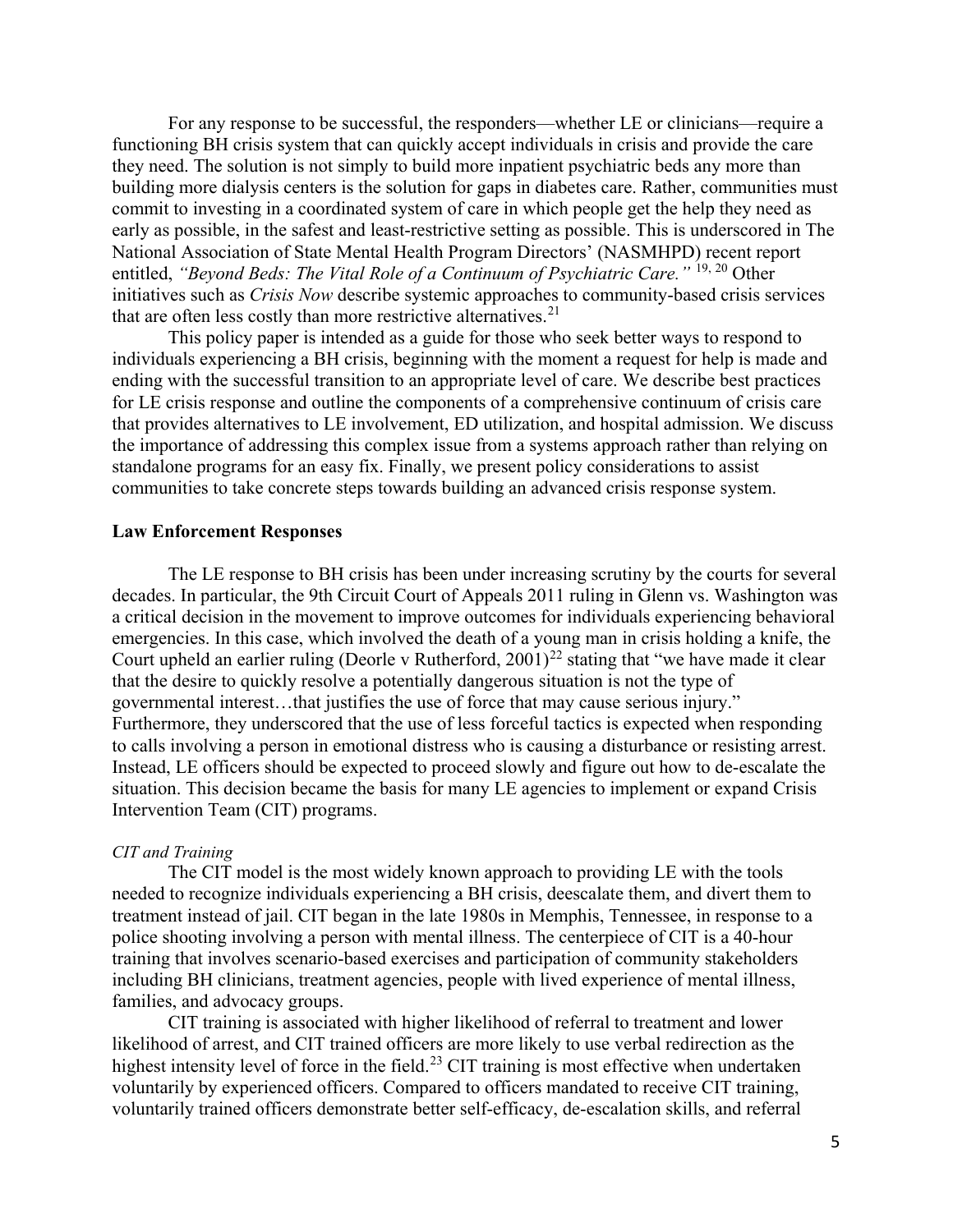decisions. Even when physical force was documented, voluntarily trained CIT officers were more likely to refer to treatment services and less likely to make an arrest.<sup>[24](#page-17-0)</sup> It is estimated that 3,000 jurisdictions across 47 states have implemented CIT programs.[25](#page-17-0) 

The National Council for Behavioral Health and CIT International recommend that 100% of a department's uniformed patrol officers receive a required 8-hour Mental Health First Aid for Public Safety training while 20-25% voluntarily receive the 40-hour CIT training. 9-1-1 personnel should also receive training to help them recognize calls with a mental health nexus so that they can dispatch CIT trained officers when needed. This approach ensures both a basic level of competency among all officers and 24/7 availability of a specialized CIT response.

While CIT is often thought of as a police training program, its creators continue to underscore that training is only one part of a more comprehensive community approach.<sup>[26](#page-17-0)</sup> Once officers are trained to identify a person in crisis and divert them to treatment, their first question is often "divert to what?" For this reason, the full CIT model recommends a crisis system that is ready to receive individuals from LE with quick and easy access and 24/7 availability. In practice, services are often not available and patients instead board in EDs waiting for inpatient beds. Oftentimes the officer must wait with them, sometimes for hours, making jail the path of least resistance for busy officers juggling multiple calls for service.

#### *Beyond CIT: Dedicated Specialty Teams*

Some LE agencies have created BH specialty teams composed of dedicated—not designated—personnel. This is a crucial distinction in LE. CIT trained officers are often *designated* to handle BH calls in addition to their regular duties, whereas *dedicated* teams focus exclusively on BH concerns. Team members may respond to mental health calls like regular CIT officers, but their specialization provides time and flexibility to problem-solve complex cases and collaborate with mental health partners on system improvement efforts. Examples include substance use teams that connect people to treatment in lieu of arrest, mental health case management teams that follow up with individuals after a crisis, investigative teams that seek to connect individuals to treatment before they reach the point of crisis, and homeless outreach teams. This level of resource commitment indicated leadership buy-in, and many of the agencies recognized as Police-Mental Health Collaboration Learning Sites (described below) have some form of dedicated team, in addition to CIT training, as part of their comprehensive approach to BH.

#### **BH Crisis Response**

Currently there are no national standards for crisis services like that of Emergency Medical Services (EMS) systems. However, several emerging frameworks have started to define crisis services and how they should interact with LE:

*The Sequential Intercept Model* describes the typical pathway through criminal justice system for a person with BH needs and identifies opportunities for the healthcare system to intervene.<sup>[27](#page-17-0)</sup> Intercept 0 (community-based crisis services) and Intercept 1 (9-1-1 and first responders) describe opportunities for crisis and LE to collaborate to prevent LE contact or arrest. [28](#page-17-0)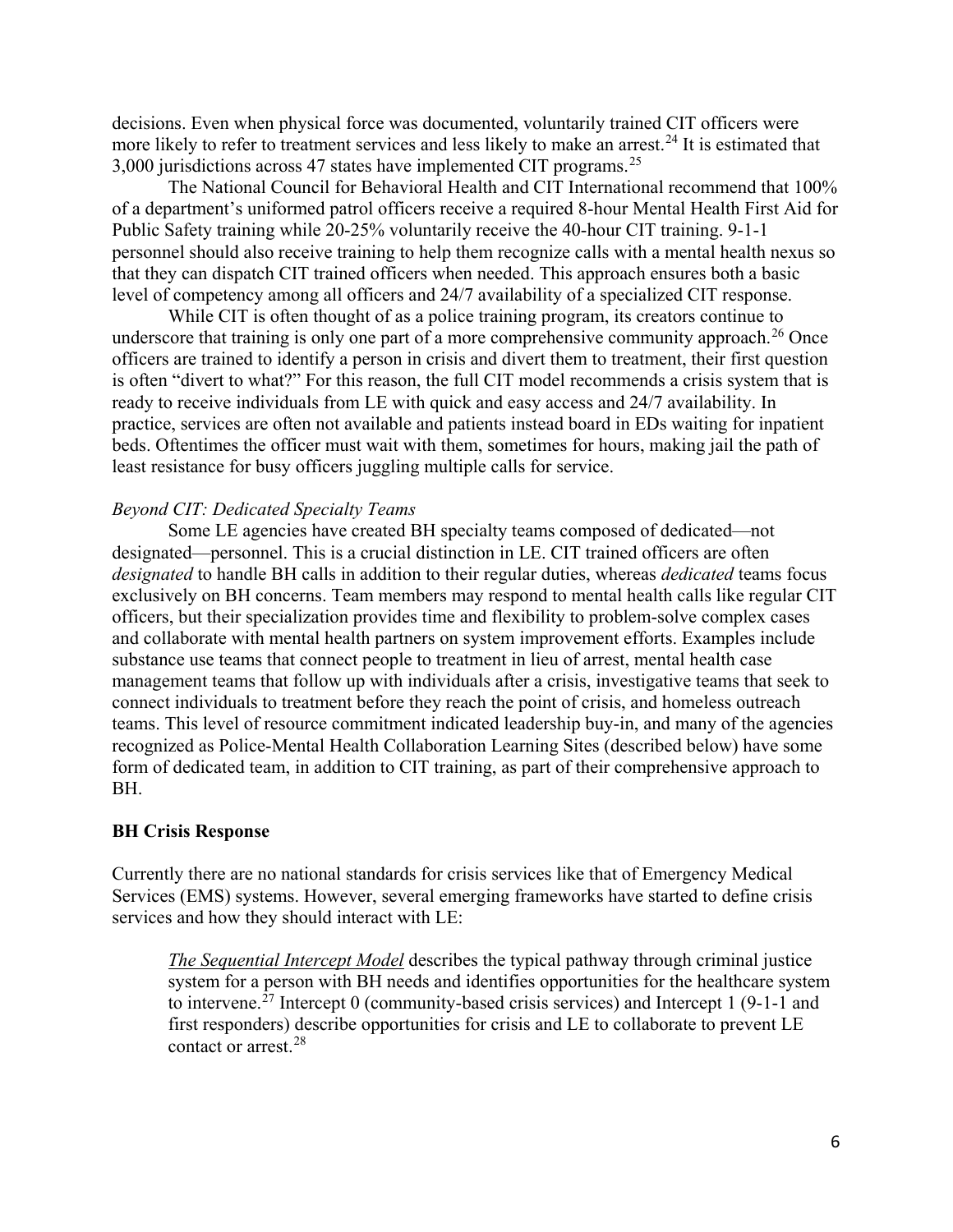*Crisis Now: Transforming Services is Within Our Reach,* is a 2016 report that lays out essential services for a crisis continuum of care: call centers, mobile crisis teams, and stabilization centers.<sup>[29](#page-17-0)</sup>

*National Guidelines for Crisis Care: A Best Practice Toolkit* was released in 2020 by the Substance Use and Mental Health Services Administration (SAMHSA) as an update to Crisis Now. [30](#page-17-0) 

*21st Century Behavioral Health Crisis Care* is a report by the Group for the Advancement of Psychiatry, in collaboration with the National Council for Behavioral Health, scheduled to be released in 2021 that describes the services, competencies, and governance needed to create a coordinated crisis system with measurable outcomes.<sup>[31](#page-17-0)</sup>

# *Crisis Call Centers and "Care Traffic Control"*

Crisis call centers are often the first entry point to crisis services and, in some instances, can take the place of 9-1-1 calls that might otherwise have resulted in police dispatch. Crisis lines offer support to people in crisis 24 hours a day, 7 days a week via a range of modalities such as suicide hotlines, warm lines, and text functions. The National Suicide Prevention Lifeline (NSPL), launched in 2005, is a network of more than 170 crisis call centers located in communities across the U.S. that are supported by SAMHSA and local funding. The Veterans Administration Crisis Line (VCL) is linked to the NSPL, has since its inception in 2007 responded to more than 3.9 million calls, 467,000 online chats, and 123,000 texts.<sup>32</sup> In some communities crisis calls are accessed through nonemergency and information lines such as 2-1-1 and 3-1-1 or other local crisis lines. Studies of NSPL call centers have found that callers have significantly decreased suicidality during the course of the call,  $33$  a third are successfully connected with mental health referrals,<sup>[34](#page-17-0)</sup> and less than a quarter result in LE or EMS being sent without the caller's collaboration.<sup>[35](#page-17-0)</sup> As awareness of the utility of crisis lines increases, there has been growing momentum to create a nationwide, easy to remember three-digit number for NPSL and other crisis lines. The Federal Communications Commission (FCC) recently approved a new 9-8-8 number for implementation in July 2022.[36](#page-17-0) 

In addition to crisis counseling, crisis call centers are well situated to serve as a centralized hub for relaying information and coordinating the appropriate response. Such "care traffic control" functions include dispatching the nearest mobile crisis team, making outpatient appointments, and finding placement in crisis facilities or inpatient units. Some systems even have clinicians embedded in 9-1-1 communications centers so that BH calls can be diverted to the crisis line in lieu of a police response. Local and regional mental health system leaders must engage with relevant emergency management agencies to develop clear protocols and clinical criteria for when to dispatch a clinical team, LE, or both. Such policies and procedures can also help reduce the potential for implicit bias to affect decision-making.

#### *Mobile Crisis Teams*

Mobile crisis teams (MCTs) play a critical role in providing access to care for people in crisis. The first MCTs are believed to have been established as early as the 1930s in Amsterdam.<sup>[37](#page-18-0)</sup> As of June 2020, at least 34 states in the U.S. have MCTs, although few operate statewide.<sup>38</sup> MCTs are typically composed of one or two providers including masters-level clinicians and psychiatric technicians<sup>39</sup> and frequently interact with EMS, LE, and CIT-trained officers.<sup>[40](#page-18-0), [41](#page-18-0)</sup> MCTs meet the patient where they are—at home, in the ED, on the street obviating the need to transport them to a more restrictive environment.[42](#page-18-0), [43,](#page-18-0) [44](#page-18-0) MCTs should have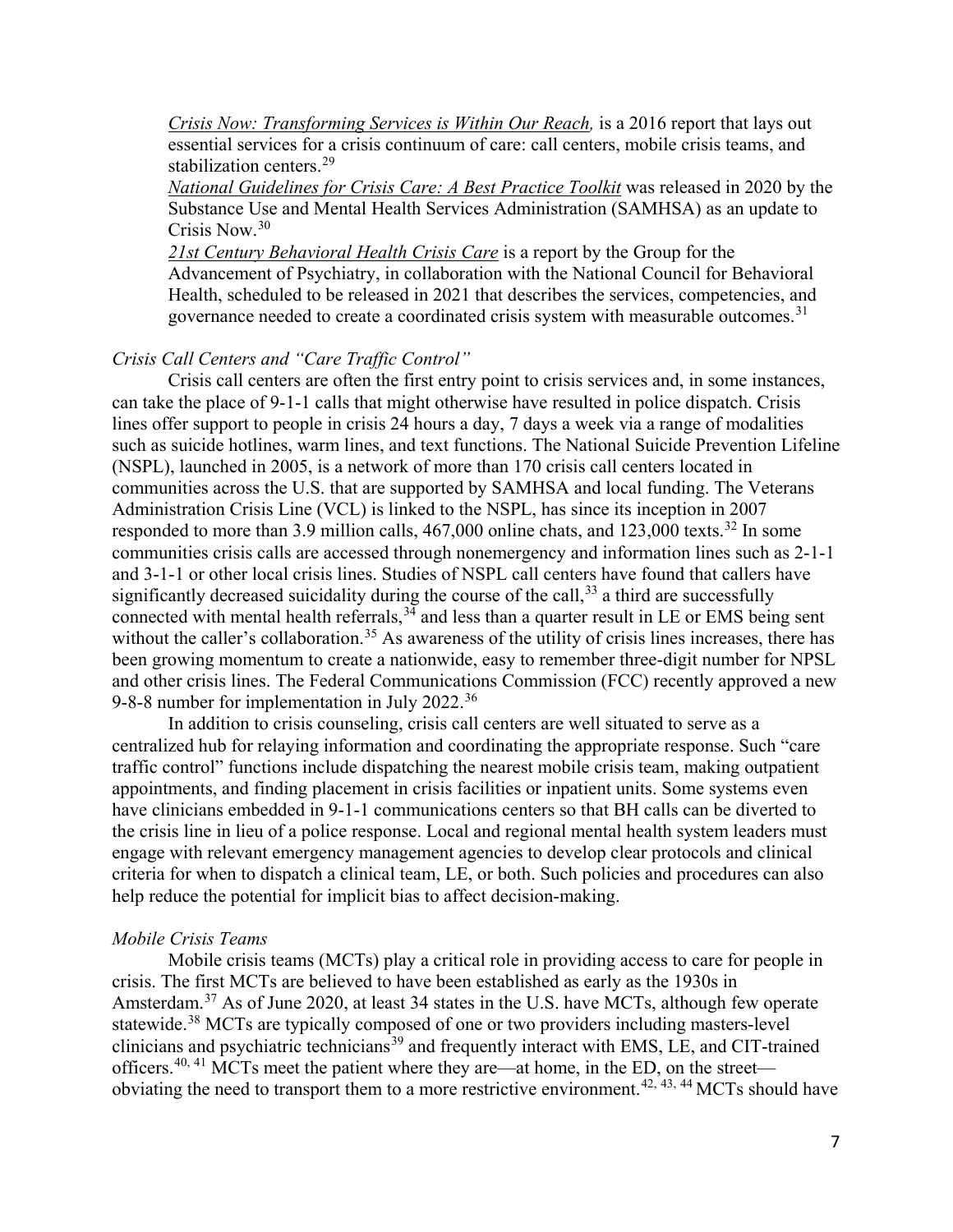clear clinical criteria for when to request assistance from LE. Standardized protocols reduce the potential for implicit bias to affect clinical decision-making that may unnecessarily expose people of color to higher rates of LE involvement.

Some localities have established centralized dispatch for MCTs, often within crisis call centers. To improve response times, MCTs may be stationed throughout larger geographical areas (e.g., in police departments or outpatient clinics). Rural areas in particular benefit from dispersed models that are centrally coordinated. A more advanced approach is illustrated by the crisis line in Tucson, Arizona, which uses mobile phone software with GPS technology. Dispatchers can see each MCTs' location and status, allowing them to identify teams that are nearby or close to finishing up an encounter, similar to popular app-based ride hailing companies. The app also facilitates transmission of clinical information from the crisis line dispatcher to the MCT to assist with continuity of care.

#### *Co-Responder Teams*

In co-responder models, a BH clinician co-responds to crisis calls with LE. This model is popular in the United Kingdom and Canada (where it is sometimes called "street triage") and was pioneered in the U.S. by the Los Angeles Police Department in the early 1990s. There is wide variability in how co-responder programs are operationalized.<sup>[45](#page-18-0)</sup> Models include teams that ride and respond together, teams that arrive separately, and teams where only the officer responds to the scene with clinician support via phone or video. Some programs have plainclothes officers in unmarked cars, while others are uniformed. There is no consensus on which model is most effective, and programs should be adapted to the local context. For example, an officer and clinician riding together may work well in a dense urban area with a high volume of mental health calls, while a more sparsely populated area may be better served by one of the other models. EMS co-response models have also been implemented. Developed in 1989 in Eugene, Oregon, the CAHOOTS (Crisis Assistance Helping Out On The Streets) program pairs a clinician with EMS to respond to crisis calls.<sup>[46](#page-18-0)</sup> The RIGHT (Rapid Integrated Group Healthcare Team) Care model, operating in Dallas, Texas, deploys a three-member team of a clinician, LE officer, and paramedic. $47$ 

While community members report they prefer the co-responder model to a police-only response, studies of other outcomes have been mixed.<sup>48</sup> A review of police and mental health coresponder programs concluded that these programs decreased arrests and the amount of time officers spent handling mental health calls, but there was limited evidence on other impacts.<sup>[49](#page-18-0)</sup> Furthermore, many programs are limited in scope in terms of hours or operation or geographical area served. In particular, programs experience difficulty when there is a lack of community mental health resources. While co-responder models have recently received much attention, they are not a panacea but rather one component of a larger crisis response system.

#### *Specialized Crisis Facilities*

Crisis facilities vary widely in scope and capability. Some are designed for low acuity patients who primarily need peer support and a safe place to spend the night, while others treat the highest acuity patients presenting as danger to self or others, acute agitation, and substance intoxication. When coupled with the lack of standardized nomenclature, this variation can create confusion for community stakeholders and policymakers unless expectations are clearly articulated and understood.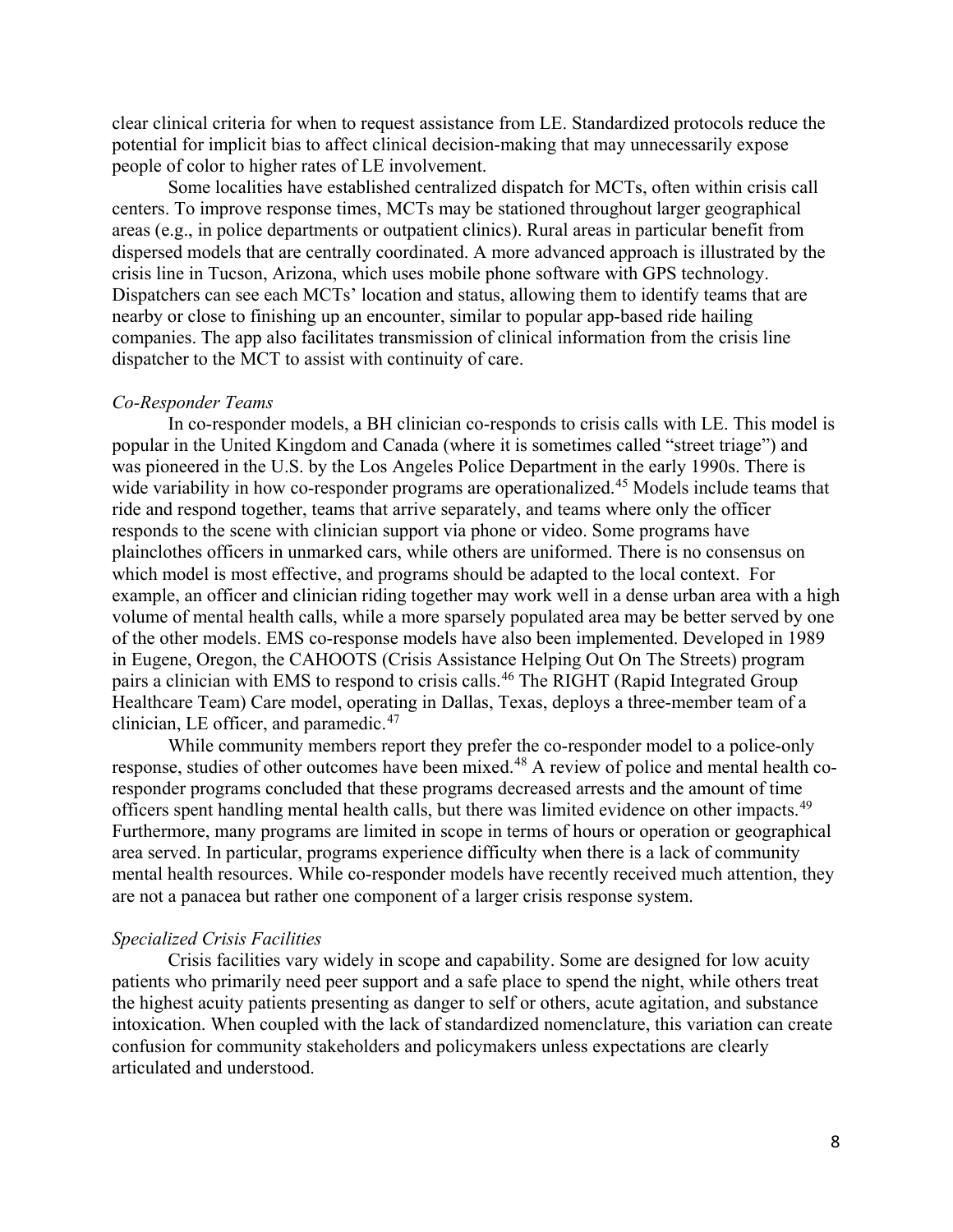From its inception, the CIT model outlined requirements for a "receiving center" where officers can bring individuals for treatment.[50](#page-18-0) These include 24/7 availability, faster drop-off times than jail, and a policy of never turning officers away. Ideally, the center should be able to accept any patient regardless of behavioral acuity, including those who may be suicidal, violent, or intoxicated. Such a "no wrong door" policy ensures that highest acuity patients receive care in a specialized setting designed to meet their needs.

Receiving centers are known by a variety of names— crisis stabilization units, 23-hour observation units, psychiatric emergency services units, emPATH (emergency Psychiatric Assessment, Treatment & Healing) units—and may be free-standing or adjacent to a hospital or ED. Many also receive patients via LE, MCTs, transfers from EDs, and walk-ins.<sup>[51](#page-18-0)</sup> Crisis facilities provide a safe and therapeutic environment for assessment and stabilization, with interdisciplinary treatment teams that include psychiatric providers, social services staff, nurses, BH technicians, or peer supports. With rapid assessment, early intervention, and proactive discharge planning, most patients are able to return to community-based care. Studies show these units are associated with reduced rates of hospitalization, boarding of psychiatric patients in EDs and arrests.[52](#page-18-0), [53,](#page-18-0) [54](#page-18-0)

Living Rooms, detoxification centers, and sobering centers provide 24/7 alternatives for less acute needs and often accept police drop-offs for patients who meet their admission criteria. They are typically unlocked and serve patients who are voluntary, non-violent, and motivated for help.<sup>[55](#page-19-0)</sup> Living Rooms offer a home-like environment with couches and artwork and are staffed predominantly by peer specialists, with limited coverage by a psychiatrist or other provider. They are especially helpful if psychosocial stressors are the main precipitants of the crisis. Detoxification centers provide medically supervised detoxification services, while sobering centers employ primarily psychosocial and peer support.

Crisis clinics or mental health urgent care centers offer same-day or walk-in access for outpatient assessment, crisis counseling, medication management, and coordination of care, including enrollment in benefits. These clinics can be part of a crisis center, ED, outpatient specialty mental health clinic, or standalone, and provide bridge services until the person is connected to appropriate outpatient care.

Crisis residential, crisis respite, and peer respite facilities offer longer term (days to weeks) residential care. They are often used as step-down from inpatient care. Some programs may accept low acuity patients from LE.

#### *Post-Crisis Care*

Post-crisis wraparound services are increasingly recognized as essential to ensure that patients are successfully linked to long-term treatment and avoid reutilization of crisis and other acute services.  $56, 57, 58$  $56, 57, 58$  $56, 57, 58$  $56, 57, 58$  These services can be provided by BH programs (e.g., peer navigators), LE-based case management, or a combination of both. In addition, community paramedicine approaches deploy paramedics to check on frequent 9-1-1 callers, some of whom have BH needs.<sup>59</sup> In each model, the goal is for crisis services to connect people to treatment and address the social determinants of health (e.g., housing, transportation, food) with the goal of preventing future encounters with LE.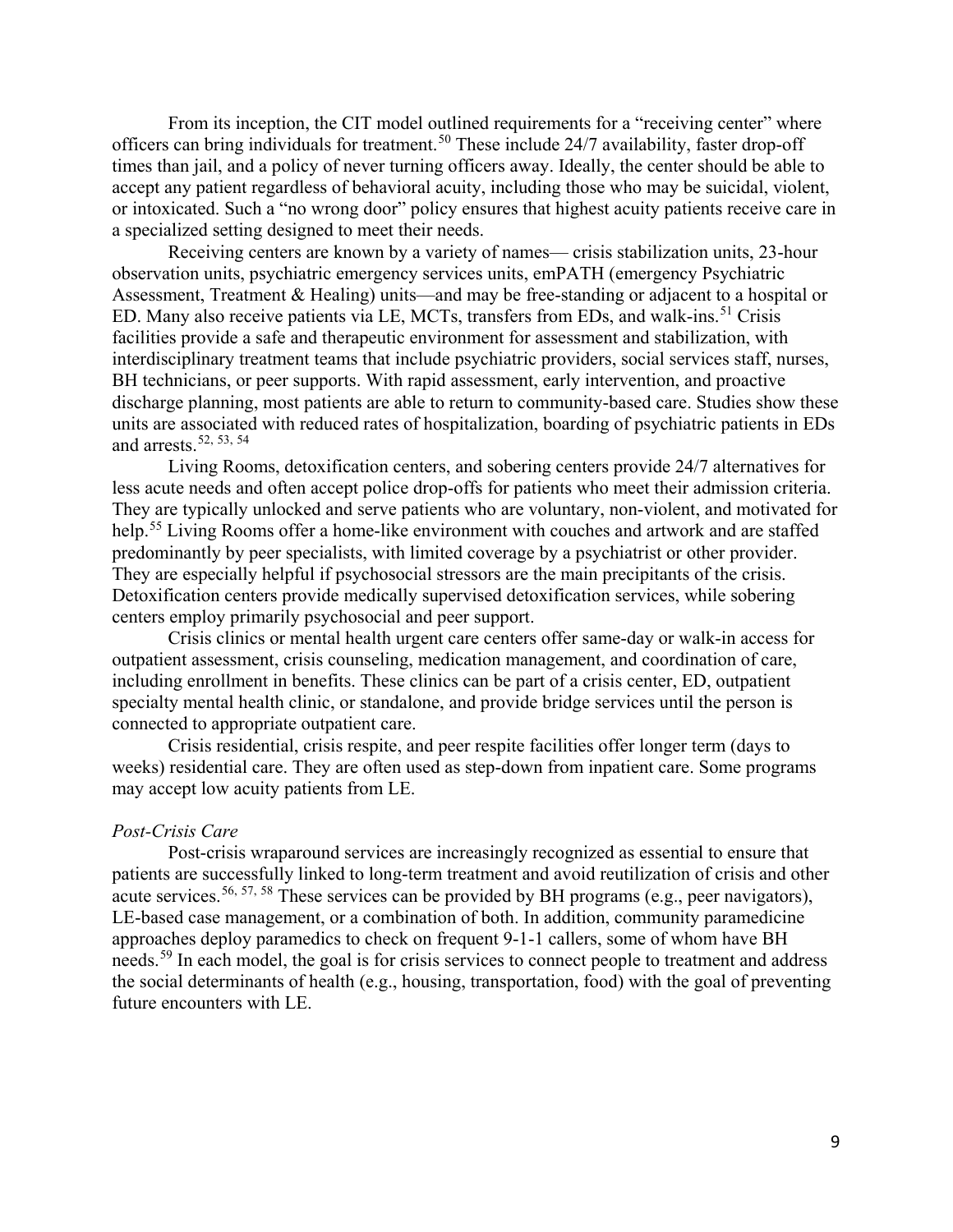#### **Advanced Systems**

#### *Crisis Services vs. Crisis Systems*

While each of the various programs described thus far is likely to improve outcomes in isolation, the impact is multiplied when an array of programs and services work together as a coordinated system to achieve common goals. This approach is illustrated in Figure 1, which is based on the crisis system in Tucson, Arizona. In this model system, healthcare and LE stakeholders agree on a common goal of preventing avoidable jail, ED, and hospital use by providing care in the least restrictive setting that can safely meet the needs of an individual experiencing a BH crisis. Because less restrictive settings tend to be less costly, clinical and financial goals are aligned. In Arizona, a Regional Behavioral Health Authority (RBHA) contracts with multiple BH agencies to create an array of services organized along a continuum of intensity, restrictiveness, and cost. At all points along the continuum, which in this case includes co-location of crisis call center staff within 9-1-1, co-responder teams, and crisis facilities, easily accessible handoffs by LE facilitates connection to treatment instead of arrest. To further incentivize coordination, some contracts confer a "preferred customer" status to LE, so that, for example, response time targets for MCTs are faster for calls that involve LE.

Governance and accountability are key to ensuring that crisis services operate as an organized and coordinated system. In the Arizona model, the RBHA serves this function via its role as the single payer and regulator for the crisis system. Other systems may be governed by counties, cities, or formalized stakeholder groups. Regardless of the convener, advanced crisis systems should have governance and accountability structures that align the various services towards common goals, foster collaboration between a broad array of community stakeholders (e.g., LE, health systems, schools, etc.), operate with a "no wrong door" approach where components collaborate to deliver services without restrictive entry or exclusion criteria, and use data to measure outcomes, make decisions, and improve performance.



**Figure 1. Alignment of crisis services towards a common goal.** In a high functioning system, the individual services in the continuum work together to achieve a common goal, in this case, stabilization in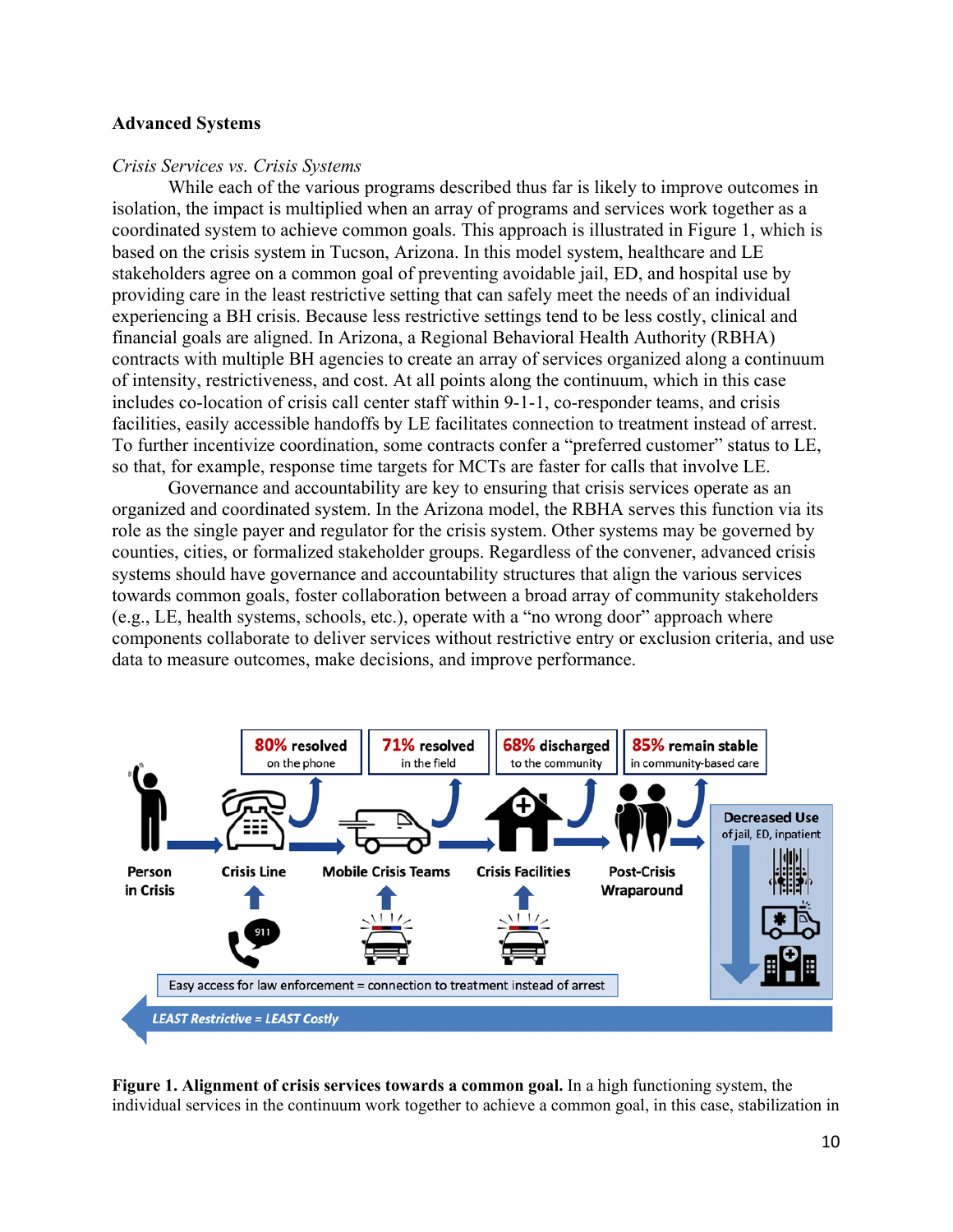the least restrictive (which is also the least costly) level of care. Data is provided by Arizona Complete Health and applies to the southern Arizona geographical service area for FY2019. Crisis line resolved calls is the percentage of calls resolved without dispatching CMT, LE, or EMS. MCT resolved cases is the percentage of face-to-face encounters resolved without the need for transport to a higher level of care. Crisis facilities community disposition is the percentage of discharges to levels of care other than hospital, ED, or jail. Continued stabilization is the percentage of individuals with an MCT or crisis facility encounter who did not have a subsequent ED visit or hospitalization within 45 days.

#### *"One Mind" Law Enforcement Organizations*

Social movements such as Black Lives Matter have motivated communities to examine the role of LE in supporting the safety and welfare of their citizens, and there is growing momentum for policing reforms such as community-oriented policing and procedural justice that seek to improve trust and legitimacy between LE and the communities they serve. The treatment of a community's most vulnerable members plays an important role in building that trust, and thus improved responses to BH crisis are critical to reform efforts.

Like crisis systems, public safety agencies benefit from a broad organizational approach that goes beyond the implementation of a single program or training. The International Association of Chiefs of Police (IACP) created its "One Mind" campaign to encourage this type of systems thinking, challenging LE leaders to begin by committing to three core elements: partnership with community mental health agencies, model policies to guide interactions with individuals experiencing a BH crisis, and training programs built on Mental Health First Aid and  $CIT.<sup>60</sup>$ 

Figure 2 illustrates how these elements fit together to create a systematic approach across the Tucson Police Department. Leadership provides the foundation by creating the culture and operational procedures needed to support safe and compassionate interactions with people in crisis. Mental Health First Aid training provides a basic level of competency to all officers, while those with the aptitude and interest are encouraged and incentivized to pursue more advanced CIT training. Specialized teams receive further training such as Motivational Interviewing and Trauma-Informed Care and work to develop partnerships with BH agencies and other community partners As they continue to gain knowledge and experience, these specialized teams also serve as subject matter experts to the rest of the organization.

A growing number of LE agencies have developed similarly sophisticated strategies for addressing BH emergencies. The U.S. Department of Justice Bureau of Justice Assistance has identified ten such agencies departments as model programs called Police-Mental Health Collaboration Learning Sites. These agencies serve a wide range of jurisdictions in terms of population size and geographical distribution. Most employ a number of the programs described in this paper, tailored to work for their individual communities. What makes these departments exceptional is that these programs fit within comprehensive, agency-wide approaches in partnership with BH and other social service agencies. Details about each program can be found on the Learning Sites website,  $61$  and funding is available for site visits and other technical assistance. In addition, the Council of State Governments, which supports the Learning Sites program, has created an online *Police-Mental Health Collaboration Toolkit* to help LE executives to develop or advance approaches to addressing BH crisis.<sup>[62](#page-19-0)</sup>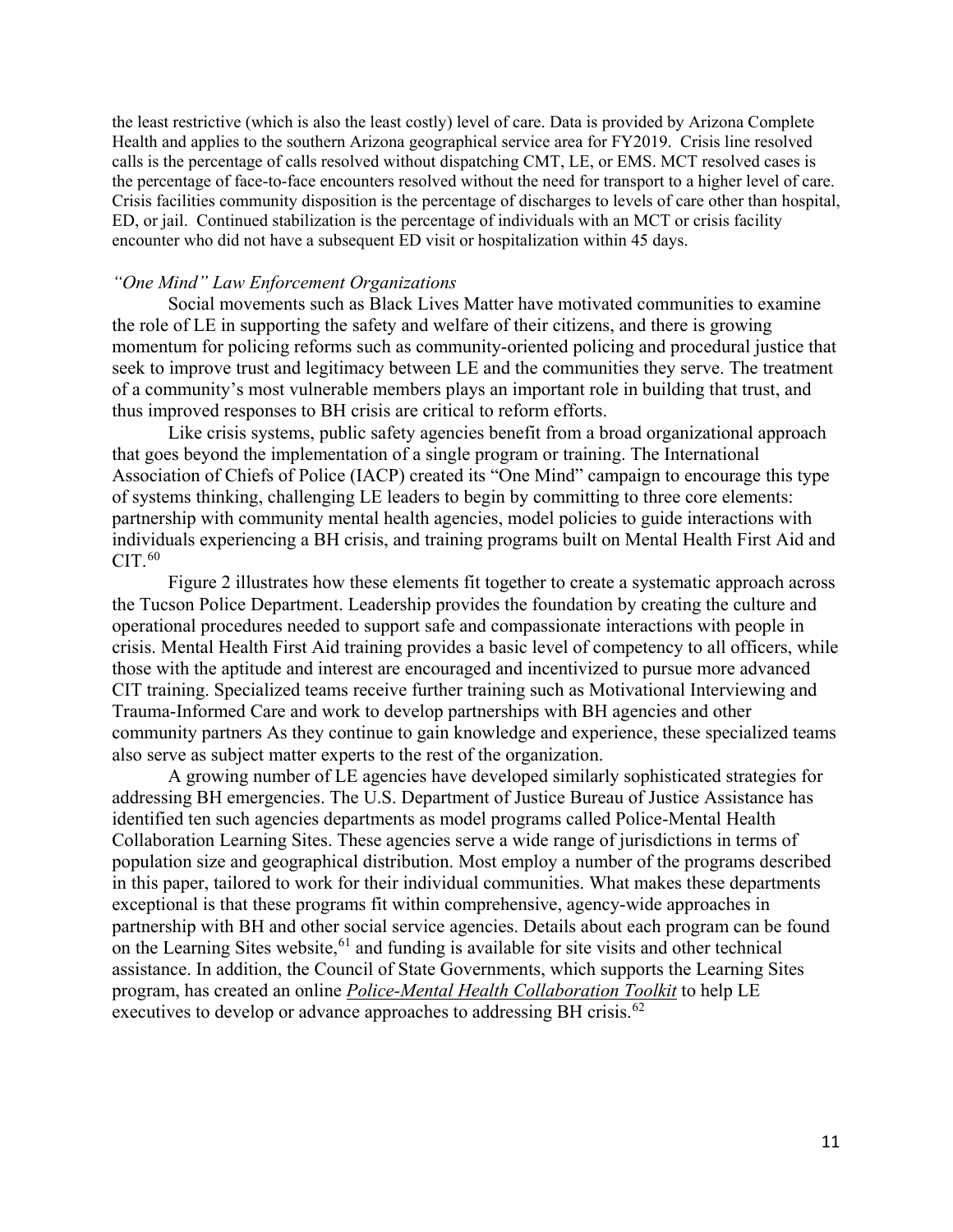

#### **Figure 2: Organizational approach to serving community members with BH needs.**

#### *Cost Savings Across Systems*

Numerous studies have demonstrated that crisis services reduce spending on ED visits and inpatient hospitalizations. For example, in one study, a mobile crisis intervention decreased spending on inpatient admissions by  $79\%$ ,  $^{63}$  $^{63}$  $^{63}$  and in another, the addition of a clinician coresponder reduced costs by 23% compared to regular policing due to fewer inpatient admissions.[64](#page-19-0) A claims analysis of crisis stabilization services estimated a \$2.16 return on investment due to savings in inpatient, outpatient, and ED utilization.<sup>[65](#page-19-0)</sup> The Health Care Financial Management Association estimates that eliminating unnecessary ED use for BH emergencies in the U.S. could save as much as \$4.6 billion annually.<sup>[66](#page-19-0)</sup>

Better crisis response benefit LE and the justice system as well. CIT training in the Denver Police Department resulted in follow-up care for more than 44% of individuals rather than arrest and incarcerations, saving the state more than \$3 million in jail expenses.<sup>[67](#page-19-0)</sup> By changing the response to suicidal patients "barricaded" in their homes, the Tucson Police Department reduced the number of SWAT deployments from 14 per year to 2, at a cost savings of \$15,000 each.<sup>68</sup>

The true power of a collaborative approach is illustrated by studies of savings across healthcare and justice systems. Maricopa County, Arizona, has a robust crisis system composed of call centers, mobile teams, and crisis stabilization centers. In 2016, the system served approximately 22,000 individuals and generating savings of \$260 million in hospital spending, \$37 million in ED spending, 45 years of ED psychiatric boarding hours, and 37 full-time equivalents (FTEs) of police officer time and salary.<sup>69</sup>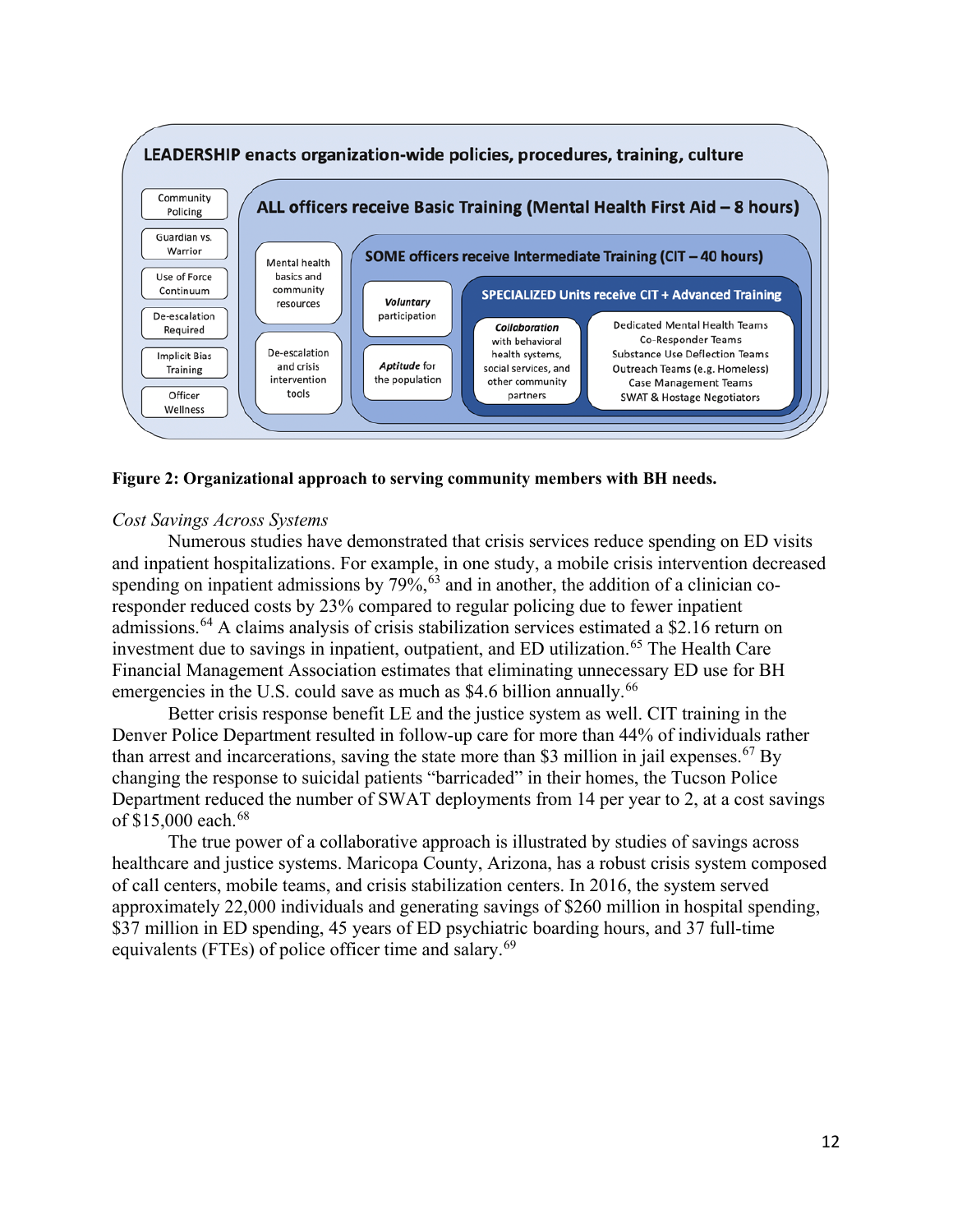#### **IV. Policy Implications**

To create high-functioning systems, a range of policies across multiple stakeholders must be put in place.

## *Civil Commitment and Mental Health Transports*

While many people in crisis voluntarily seek care, there remains a subset who lack the capacity to make rational decisions. In these situations, state civil commitment statutes define the role of LE in detaining and transporting individuals involuntarily for psychiatric evaluation.<sup>[70](#page-19-0)</sup> In some states, only LE— not clinicians or family—can initiate the process to petition the court for emergency psychiatric evaluation. Even if civilians can initiate petitions, some states require that the individual's risk of harm to self or other be "imminent." Waiting for the situation to decompensate to the point of present dangerousness creates the conditions for a volatile and risky encounter with LE. Furthermore, existing laws often dictate that involuntary transports to crisis or other treatment facilities must be performed by LE. However, a recent survey of LE agencies estimated that 65% of transports did not pose a risk of harm to others and could be completed by another entity.<sup>71</sup> Many of these laws were written decades ago and should be updated to include earlier interventions and alternative crisis responses rather than relying so heavily on LE. LE should provide transport only when no other means is available to protect the safety of the individual or those providing the transport. The use of handcuffs or physical restraints should be a last resort and limited to those persons who have been identified as risks to themselves or others without the use of restraints.

#### *Regulations and Accreditation Standards*

Because most crisis services are funded and regulated at the state or local level, there is wide regional variation in terms of program definitions, licensure, accessibility, and quality. National standards are needed in order to ensure consistent quality across crisis services and systems. The upcoming *21st Century BH Crisis Care* report, created in response to the federal Interdepartmental Serious Mental Illness Coordinating Committee's call for national standards, will be the first attempt at defining measurable standards for a comprehensive crisis system, inclusive of service continuum, governance/finance, and clinical quality.<sup>[72](#page-20-0)</sup> In the meantime, accreditation exists and should be incentivized for some individual crisis programs via organizations such as the American Academy of Suicidology, CARF International, and the Joint Commission.

Standardized practice across the nearly 18,000 LE agencies has been even more challenging. While best practice standards have been proposed through initiatives such as President Obama's 21<sup>st</sup> Century Policing Task Force<sup>[73](#page-20-1)</sup> and IACP's One Mind Campaign, participation is voluntary. Too often, reform and accountability are only realized after a Department of Justice consent decree is enacted. However, there is growing support for policing reform legislation that include accreditation standards and incentives for LE agencies to adopt more progressive practices.

#### *Financing*

With organized governance and financing structures, communities can braid funding streams from federal, state, and local sources to create robust crisis systems that provide both good care and responsible stewardship of public funds. Medicaid in particular is a critical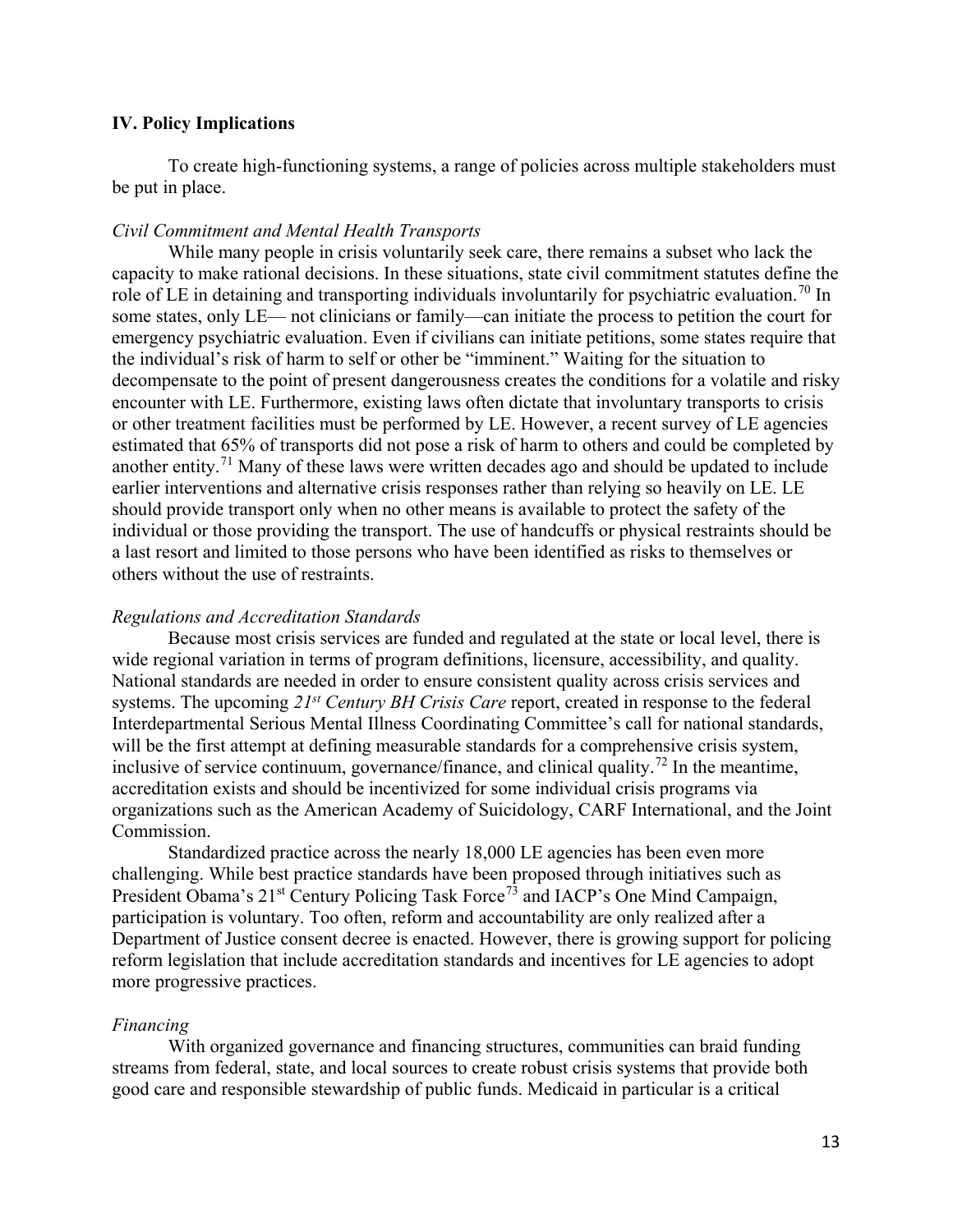component of crisis financing, and thus Medicaid expansion is one straightforward strategy for states to enhance crisis funding. All states use Medicaid to finance some degree of crisis services (e.g., reimbursement for billing code "H2011 – Crisis Intervention Service"), but those with managed Medicaid have increased flexibility to fund a wider variety of crisis services via 1115, 1915(b), or 1915(c) waivers. Managed care organizations provide a structure to combine multiple funding streams such as state and local funds earmarked for crisis or indigent care, SAMHSA Mental Health and Substance Abuse Block Grants (MHBG and SABG), and other federal grants such as Projects for Assistance in Transition from Homelessness (PATH) grants and Cross Area Service Program (CASP) grants. Such arrangements maximize efficiency and accessibility by pooling resources to create a common safety-net crisis infrastructure that can serve anyone in need, regardless of payer.<sup>[74](#page-20-2)</sup> Emerging financing models such as value based payments provide additional mechanisms for Medicaid programs to invest in crisis and other social services, and future federal budgets may include a crisis "set aside" in the MHBG.<sup>[75](#page-20-3), [76](#page-20-4)</sup>

In contrast, Medicare and most private health plans provide little or no coverage for crisis services. When privately insured individuals receive crisis care, the cost is either uncompensated or borne by public safety-net funds. These payers must be held accountable to provide parity coverage for BH emergency care. The Centers for Medicare and Medicaid Services (CMS) Emergency Triage, Treat, and Transport (ET3) demonstration program provides parity Medicare reimbursement for EMS to transport to "alternative" destinations other than the ED, including crisis facilities.<sup>[77](#page-20-5)</sup> Models like this are a step in the right direction

In communities with robust crisis systems, co-responder and other support personnel can be allocated to collaborate with and assist LE officers without additional cost to LE agencies. There are also federal grants such as the COPS (Community Oriented Policing Services) and Byrne Memorial Justice Assistance Grants that LE may use to create BH programs.

Policy makers, state officials, and payers may express concerns about the costs associated with funding a crisis system. The cost savings described above must be presented in a compelling narrative to convince decision-makers that the costs of *not* doing so is neither good business sense nor good for community health and safety.

#### *Data Sharing and Quality Improvement*

Individual-level data sharing can help LE agencies and BH providers coordinate care for individuals involved in both systems. For example, knowing that someone is receiving BH services can help LE officers choose the most appropriate intervention when coming into contact with that individual. Conversely, LE officers often have information about past interactions and psychosocial factors that can aid clinicians in their assessment. When developing data sharing protocols, it is important to reach consensus regarding relevant state and federal laws and to include input from stakeholders with lived experience. The Health Insurance Portability and Accountability Act (HIPPA) is often seen as a barrier but does allow data sharing in emergencies. Data can also be shared via Business Associate Agreements (BAA) or by obtaining consent from the patient.

Data is a powerful tool for quality improvement across the entire system,<sup>[78](#page-20-6)</sup> and performance data will also be increasingly tied to financing as alternative payment models evolve. Data can also be used to improve health equity by deliberately looking at disparities in outcomes among underserved populations. However, very few quality measurement standards exist for BH crisis services. Some standard measures are in use by crisis call centers<sup>[79](#page-20-7)</sup> and a measure set for crisis facilities has been proposed.<sup>[80](#page-20-8)</sup> Reporting through SAMHSA's Uniform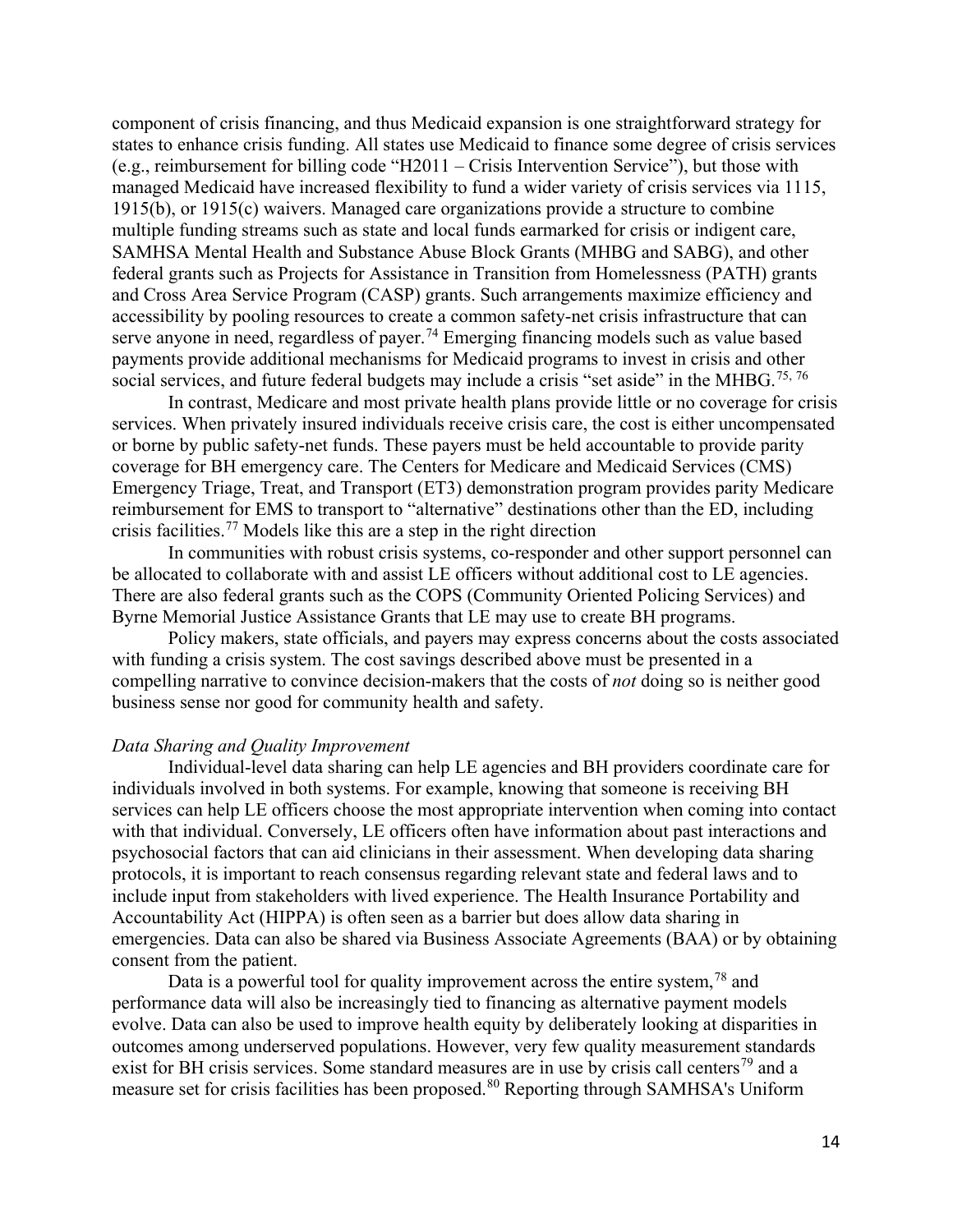Reporting System, which is already required of states receiving MHBG funds, may be expanded to include crisis metrics if the MHBG crisis services set aside is approved in upcoming federal budgets.<sup>81</sup>

For now, communities will continue to be compelled to define metrics that reflect their values. Aligning metrics across multiple system components can guide the system towards common goals. For example, in Figure 1, the various system components—call center, mobile teams, crisis facilities—report the percentage of patients stabilized without the need for a higher level of care. Each of these measures is one facet of the overarching goal of crisis stabilization in the least restrictive setting possible, and can be organized into a dashboard that monitors performance relative to that goal. System partners can then use real-time outcomes to identify targets for improvement and organize improvement initiatives.

For communities just beginning to organize, data collection can be a good first step. Data helps to engage stakeholders and build the business case for investing in crisis services. Furthermore, data sharing with the public and key community stakeholders can garner trust and legitimacy for LE agencies attempting to improve their approach to BH emergencies.

#### *Stakeholder Engagement and Collaboration*

Strong partnerships are critical to generating the enthusiasm to design, fund, and implement crisis systems and ensure they function effectively on an ongoing basis. Potential stakeholders include state and local governmental agencies, payers, LE agencies, emergency management agencies responsible for 9-1-1 dispatch, BH providers, social service agencies, and consumer advocacy groups representing people with lived experience of a BH crisis. Strategic inclusion of elected officials or other influential community leaders can be an effective way to garner support.

How to begin largely depends on the dynamics of each local community. Momentum may come from a variety of stakeholders, including counties seeking to reduce their jail population, EDs overcrowded with psychiatric patients, LE agencies strained by mental health transports, or community leaders galvanized by a tragic outcome involving a person in BH crisis. Collaborative groups can be built upon existing organizational infrastructure (e.g., a county task force) or created *de novo* as an independent group. Most localities already have at least some component of a crisis system in place, and system mapping exercises such as Sequential Intercept Mapping serve as a process to both ensure understanding of the existing context and engage additional stakeholders. Successful collaborations are iterative and longitudinal and may begin with small, simple improvements that require no additional resources (e.g., setting up a process for LE and BH agencies to communicate with one another in certain situations). By building on the success of these "easy wins," partners can progress to more sophisticated solutions. Eventually, the collaborative is no longer building a crisis system but rather monitoring and improving the system they built.

#### *Disparities, Inequity, and Explicit Bias*

Solutions will need to take into account the many complexities at play and explicitly address any forces that perpetuate stigma, health inequities, and racism, including how they impact crisis response decisions, service structures, and service delivery. Whenever possible, minorities, people of color, and individuals with lived experience should be involved in system planning to provide their perspectives on what it means to be a truly recovery-oriented, traumainformed, and culturally responsive system.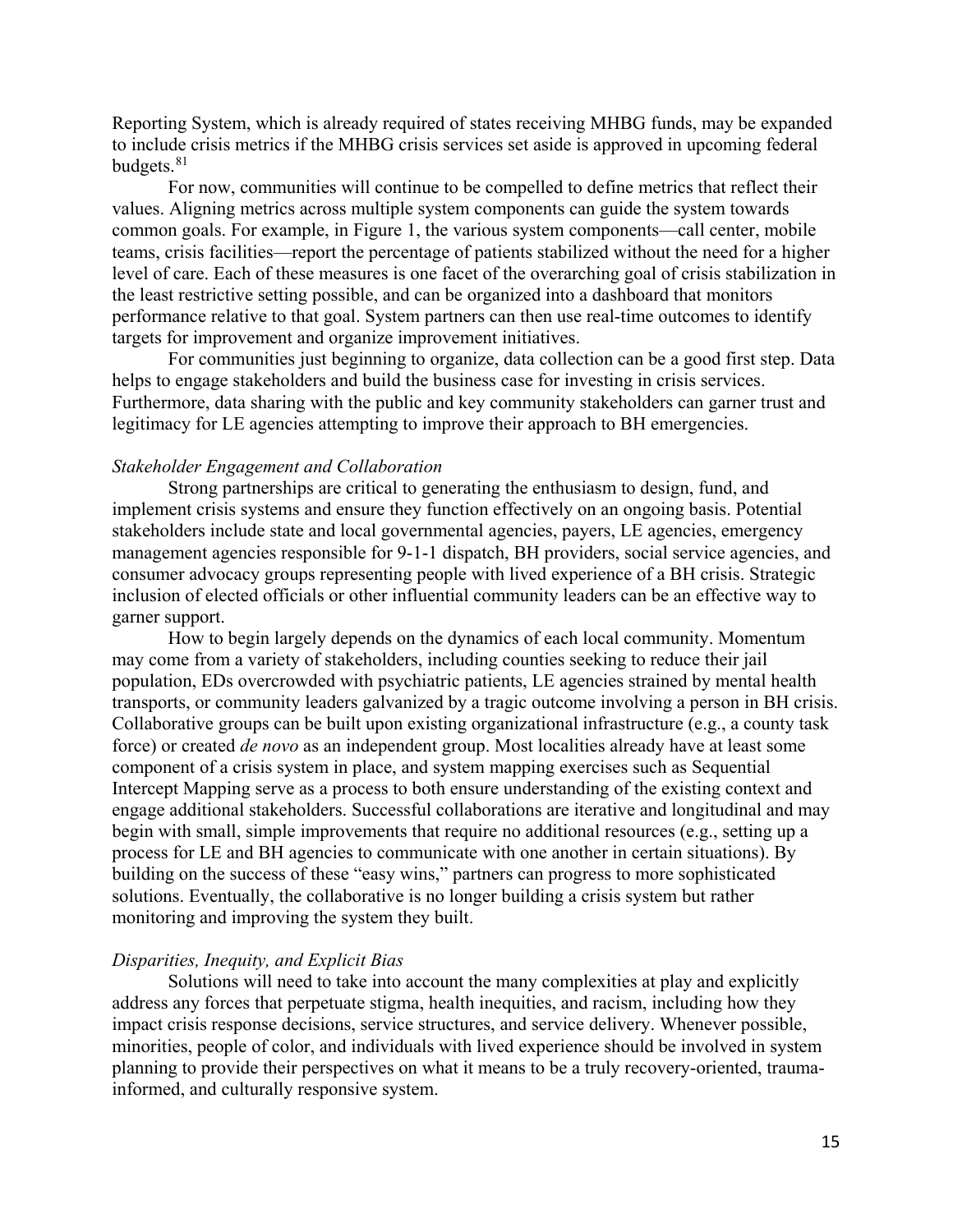## **V. Conclusion**

As communities grapple with BH emergencies, the question isn't *whether* LE should respond to BH emergencies, but rather *when*, *how*, and *with what support*. Both LE agencies and healthcare systems must adopt systems approaches to serving individuals in crisis that strive towards a common goal of connecting people to care in the least restrictive setting, minimizing LE involvement when possible, while ensuring the safety of the individual in crisis, care providers, and the public. Stakeholders will need to collaborate closely to ensure adequate planning, financing, accountability, data collection, and oversight. Successful solutions have the potential to improve health outcomes for individuals in crisis, improve public safety by lessening demand on police, and reduce costs across the healthcare and criminal justice systems. With growing bipartisan support for meaningful change in these complex systems, every effort should be made to seize the moment and improve the accessibility, quality, and equity of BH crisis care in our communities.

*This working paper was supported by the Center for Mental Health Services/Substance Abuse and Mental Health Services Administration of the Department of Health and Human Services.*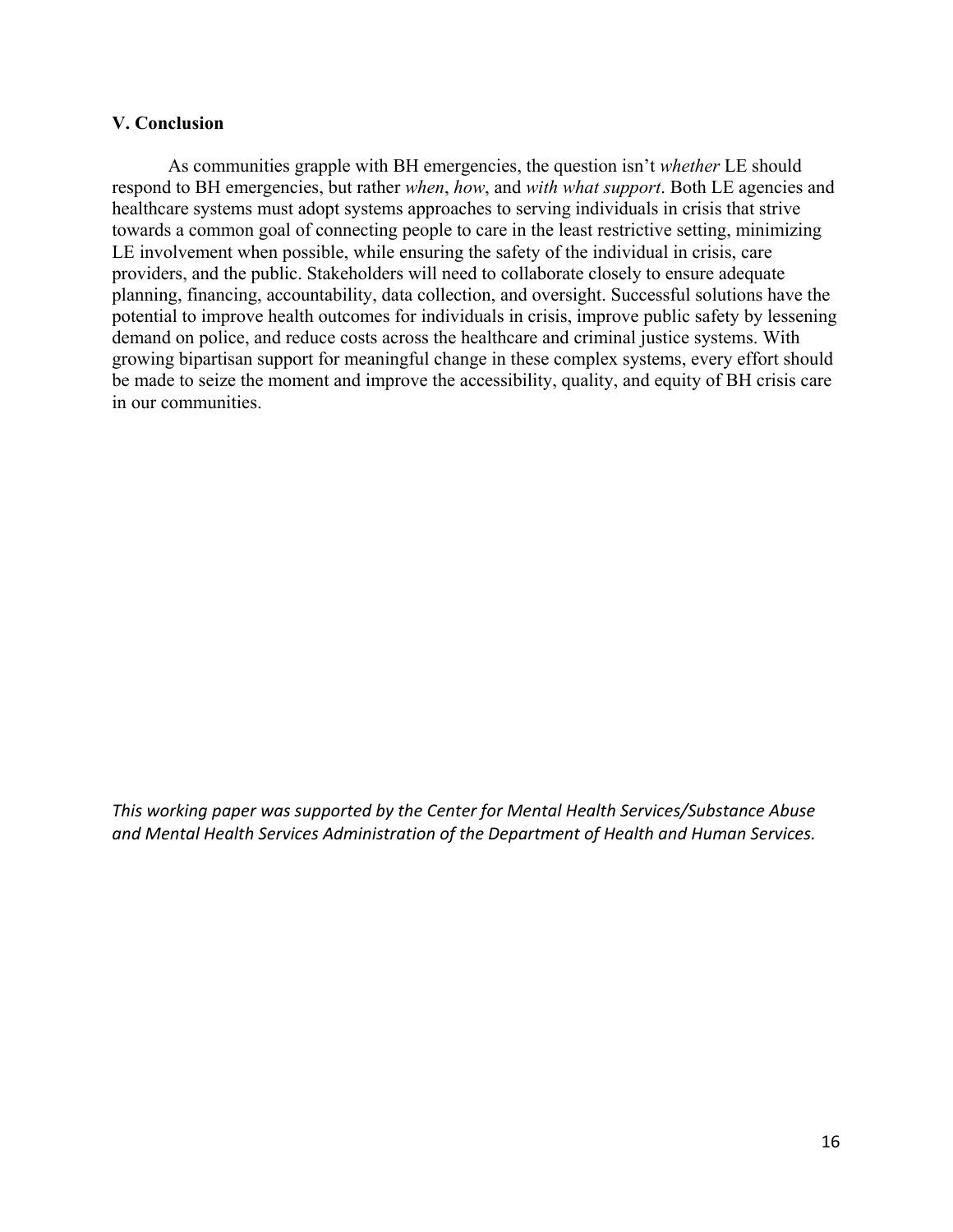# <span id="page-16-0"></span>**References**

 $\overline{a}$ 

 $<sup>1</sup>$  Wan W. The coronavirus pandemic is pushing America into a mental health crisis. Wash. Post.</sup> 2020

<sup>2</sup> Noguchi Y. Flood Of Calls And Texts To Crisis Hotlines Reflects Americans' Rising Anxiety [Internet]. 2020; Available from: [https://www.npr.org/sections/health-](https://www.npr.org/sections/health-shots/2020/05/04/847841791/flood-of-calls-and-texts-to-crisis-hotlines-reflects-americans-rising-anxiety)

[shots/2020/05/04/847841791/flood-of-calls-and-texts-to-crisis-hotlines-reflects-americans](https://www.npr.org/sections/health-shots/2020/05/04/847841791/flood-of-calls-and-texts-to-crisis-hotlines-reflects-americans-rising-anxiety)[rising-anxiety](https://www.npr.org/sections/health-shots/2020/05/04/847841791/flood-of-calls-and-texts-to-crisis-hotlines-reflects-americans-rising-anxiety)

 $\frac{3}{3}$  Gasior M. Policing the mentally ill: how changes in tactic and best practices impact your department. PowerDMS 2019

 $4$  Saleh AZ, Appelbaum PS, Liu X, Scott Stroup T, Wall M. Deaths of people with mental illness during interactions with law enforcement. Int J Law Psychiatry 2018;58:110–6

<sup>5</sup> Steadman HJ, Osher FC, Robbins PC. Prevalence of serious mental illness among jail inmates. Psychiatr Serv Wash DC 2009;60(6):761–5

<sup>6</sup> Glaze LE, James DJ. Mental Health Problems Of Prison And Jail Inmates. Bureau of Justice Statistics. NIMH Statistics [Internet]. 2006; Available from:

<https://www.nimh.nih.gov/health/statistics/index.shtml>

 $<sup>7</sup>$  The Treatment of Persons with Mental Illness in Prisons and Jails: A State Survey. Treatment</sup> Advocacy Center & National Sheriffs Association. 2014

<sup>8</sup> Dumont DM, Brockmann B, Dickman S, Alexander N, Rich JD. Public health and the epidemic of incarceration. Annu Rev Public Health 2012;33:325–39

 $9$  The Office of National Drug Control Policy, Washington DC [Internet]. Available from: <https://www.whitehouse.gov/ondcp/>

<sup>10</sup> Greenberg G, Rosenheck R. Jail Incarceration, Homelessness, and Mental Health: A National Study [Internet]. 2008; Available from: ps.psychiatryonline.org

<sup>11</sup> Glaze LE, James DJ. Mental Health Problems Of Prison And Jail Inmates. Bureau of Justice Statistics. NIMH Statistics [Internet]. 2006; Available from:

<https://www.nimh.nih.gov/health/statistics/index.shtml>

<sup>12</sup> Peterson R. Re-arrests of Homeless Defendants in New York City [Internet]. 2016; Available from: [www.nycja.org/library.php](https://www.nycja.org/library.php)

<sup>13</sup> Albertson E, Scannell C, Ashtari N. Eliminating gaps in medicaid coverage during reentry after incarceration. AJPH 2020;110(3).

<sup>14</sup> Saleh AZ, Appelbaum PS, Liu X, Scott Stroup T, Wall M. Deaths of people with mental illness during interactions with law enforcement. Int J Law Psychiatry 2018;58:110–6

<sup>15</sup> Wildeman C, Wang EA. Mass incarceration, public health, and widening inequality in the USA. Lancet Lond Engl 2017;389(10077):1464–74

<sup>16</sup> Asher J, Horowitz B. How Do the Police Actually Spend Their Time? [Internet]. 2020; Available from: [https://www.nytimes.com/2020/06/19/upshot/unrest-police-time-violent](https://www.nytimes.com/2020/06/19/upshot/unrest-police-time-violent-crime.html)[crime.html](https://www.nytimes.com/2020/06/19/upshot/unrest-police-time-violent-crime.html)

 $17$  The Role and Impact of Law Enforcement in Transporting Individuals with Severe Mental Illness, a National Survey. Treatment Advocacy Center Road-Runners. 2020

<sup>18</sup> Heyman M, Dill J. Study: Police Officers and Fire Fighters are More Likely to Die by Suicide than in the Line of Duty. Ruderman Family Foundation. 2018

<sup>19</sup> Pinals DA, Fuller DA. Beyond Beds: The Vital Role of a Full Continuum of Psychiatric Care, National Association of State Mental Health Program Directors & Treatment Advocacy Center. 2017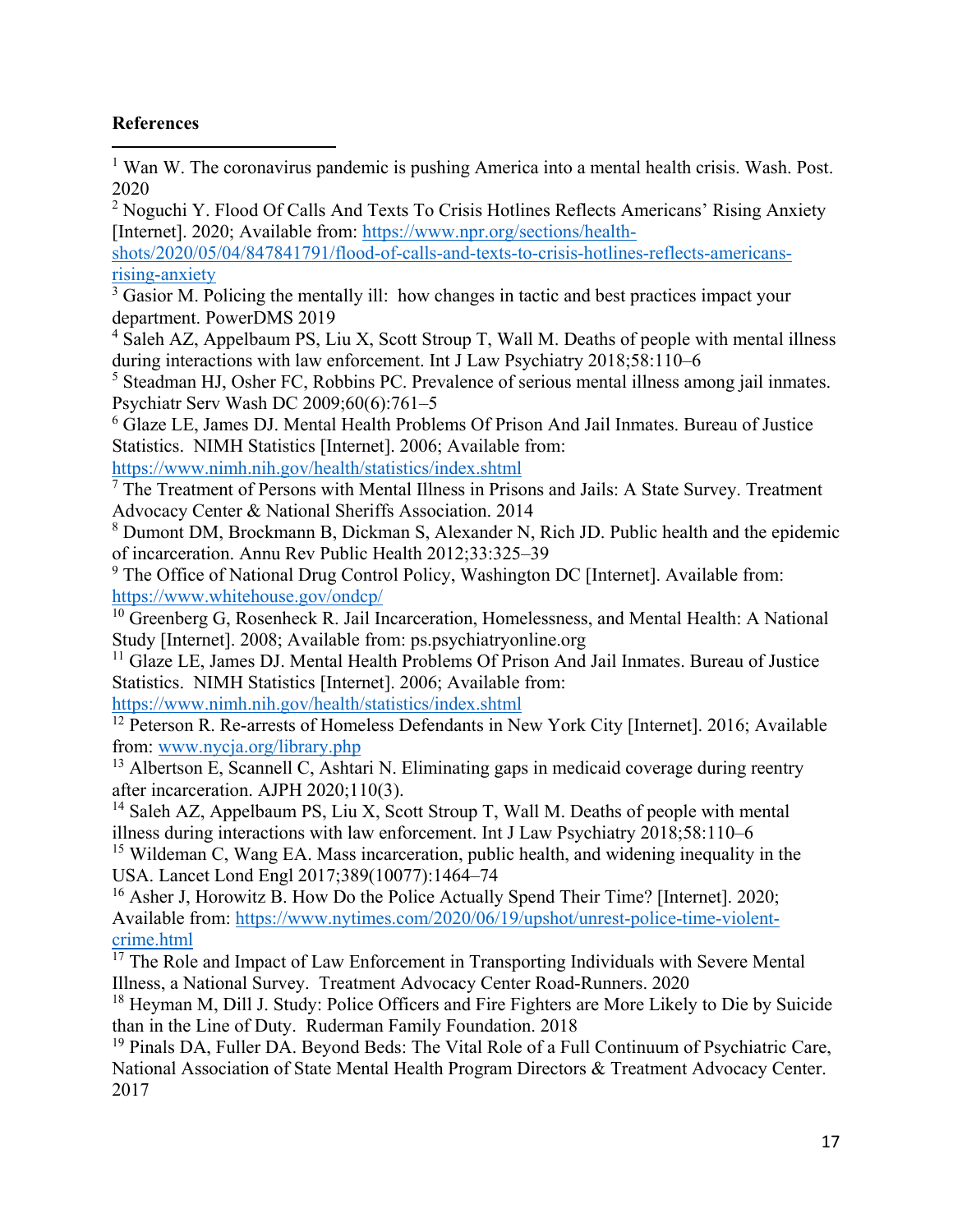<span id="page-17-0"></span> $\overline{a}$ <sup>20</sup> Pinals DA, Fuller DA. The vital role of a full continuum of psychiatric care beyond beds. Psychiatr Serv Wash DC 2020;71(7):713–21

<sup>21</sup> National Action Alliance for Suicide Prevention: Crisis Services Task Force. Crisis Now: Transforming Services is Within Our Reach [Internet]. Washington, DC: Education Development Center, Inc.; 2016. Available from:

<https://theactionalliance.org/sites/default/files/inline-files/CrisisNow%5B1%5D.pdf>

 $22$  DEORLE v. RUTHERFORD [Internet]. Find Law Leg. Prof. 2020Available from: <https://caselaw.findlaw.com/us-9th-circuit/1453464.html>

<sup>23</sup> Watson AC, Compton MT, Pope LT. Crisis Response Services for People with Mental Illnesses or Intellectual and Developmental Disabilities: A Review of the Literature on Policebased and Other First Response Models. 2019

<sup>24</sup> Compton MT, Bakeman R. Police officers' volunteering for (rather than being assigned to) crisis intervention team (cit) training; evidence for a beneficial self-selection effect. Psychiatr Serv 2017;35:470–9

<sup>25</sup> Crisis Intervention Training [Internet]. Univ. Memphis CIT Cent. Available from: [https://www.cit.memphis.edu](https://www.cit.memphis.edu/)

<sup>26</sup> Crisis Intervention Training [Internet]. Univ. Memphis CIT Cent. Available from: [https://www.cit.memphis.edu](https://www.cit.memphis.edu/)

 $\overline{27}$  Munetz MR, Griffin PA. Use of the sequential intercept model as an approach to decriminaliztion of people with mental illness. Psychiatr Serv 2006;57:544–9

 $^{28}$  Bonfine N, Nadler N. The perceived impact of sequential intercept mapping on communities collaborating to address adults with mental illness in the criminal justice system. Adm Policy Ment Health 2019;46(5):569–79

<sup>29</sup> National Action Alliance for Suicide Prevention: Crisis Services Task Force. Crisis Now: Transforming Services is Within Our Reach [Internet]. Washington, DC: Education Development Center, Inc.; 2016. Available from:

<https://theactionalliance.org/sites/default/files/inline-files/CrisisNow%5B1%5D.pdf>

<sup>30</sup> Substance Abuse and Mental Health Services Administration. National Guidelines for Behavioral Health Crisis Care - Best Practice Toolkit [Internet]. 2020 [cited 2020 May 4]. Available from: [https://www.samhsa.gov/sites/default/files/national-guidelines-for-behavioral](https://www.samhsa.gov/sites/default/files/national-guidelines-for-behavioral-health-crisis-care-02242020.pdf)[health-crisis-care-02242020.pdf](https://www.samhsa.gov/sites/default/files/national-guidelines-for-behavioral-health-crisis-care-02242020.pdf)

 $31$  Group for the Advancement of Psychiatry Committee on Psychiatry and the Community. (2021) 21st Century Behavioral Health Crisis Care: Essential Elements, Best Practices, and Measurable Standards for the Ideal Crisis System. Washington DC: In press. 2021

 $32$  King DA, O'Riley AA, Thompson C, Conwell Y, He H, Kemp J. Age-related concerns of male veteran caller to a suicide crisis line. Arch Suicide Res Off J Int Acad Suicide Res 2014;18(4):445–52

<sup>33</sup> Gould MS, Kalafat J, Harrismunfakh JL, Kleinman M. An evaluation of crisis hotline outcomes. Part 2: suicidal callers. Suicide Life Threat Behav 2007;37(3):338–52

<sup>34</sup> Kalafat J, Gould MS, Munfakh JLH, Kleinman M. An evaluation of crisis hotline outcomes. part 1: nonsuicidal crisis callers. Suicide Life Threat Behav 2007;37(3):322–37

<sup>35</sup> Gould MS, Lake AM, Munfakh JLH. Helping callers to the national suicide prevention lifeline who are at imminent risk of suicide: evaluation of caller risk profiles and interventions implemented. Suicide Life Threat Behav 2016;46(2):172–90

<sup>36</sup> FCC News Release, Washington DC, July 16, 2020. FCC Designates '988' as 3-Digit Number for National Suicide Prevention Hotline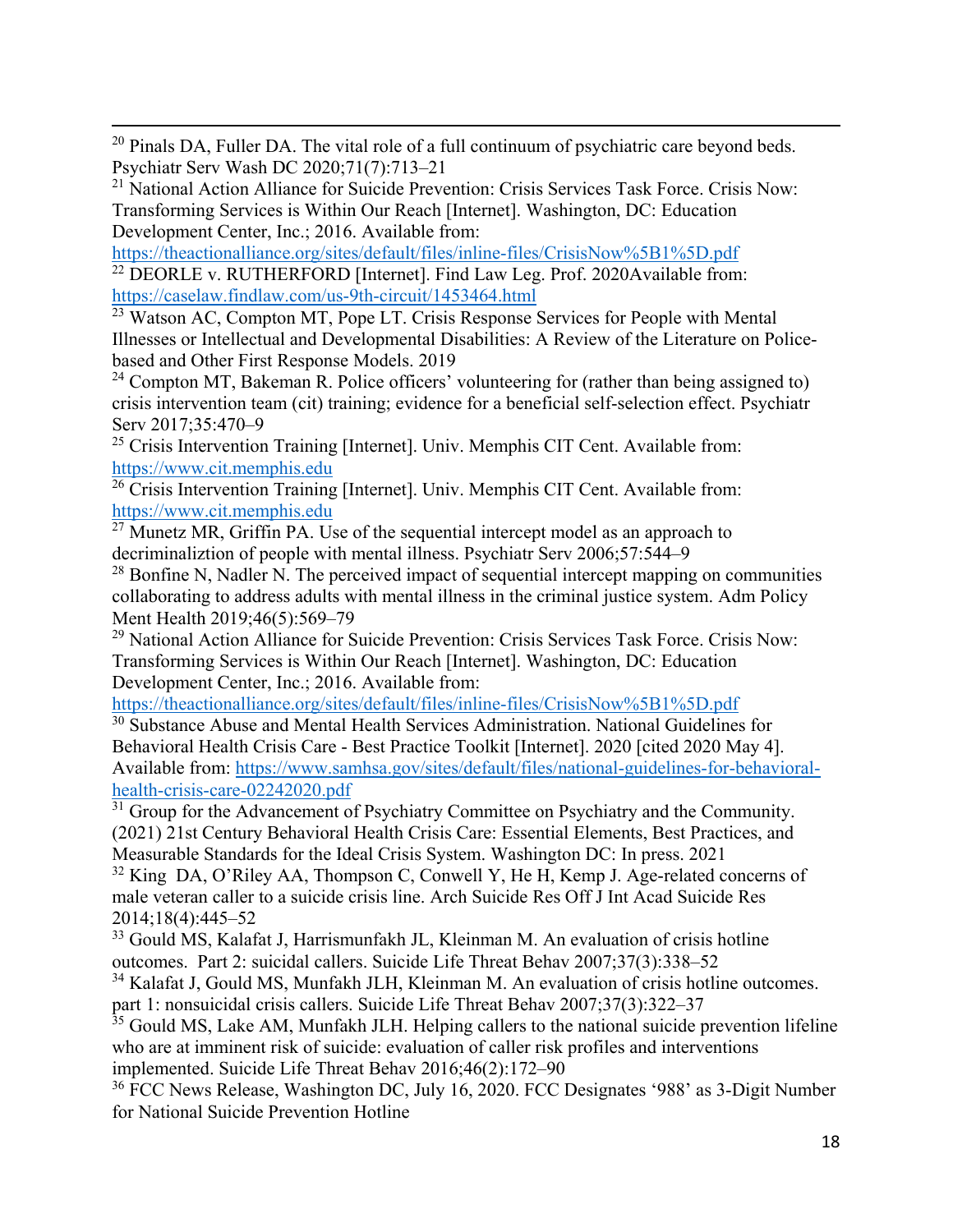<span id="page-18-0"></span> $\overline{a}$ <sup>37</sup> Hoult J. Mobile crisis services. Psychiatr Serv 1996;47(3):309–10

<sup>38</sup> Atkinson T. 2020 COVID-19 Impact Survey: Behavioral Health Crisis Providers [Internet]. TBD Solut. Anal. Available from:

[https://mha.ohio.gov/Portals/0/assets/SchoolsAndCommunities/ADAMHBoards/COVID19\\_Imp](https://mha.ohio.gov/Portals/0/assets/SchoolsAndCommunities/ADAMHBoards/COVID19_Impact_Survey_on_Crisis_Providers.pdf) act Survey on Crisis Providers.pdf

<sup>39</sup> Watson AC, Compton MT, Pope LT. Crisis Response Services for People with Mental Illnesses or Intellectual and Developmental Disabilities: A Review of the Literature on Policebased and Other First Response Models. 2019

 $40$  Compton MT, Broussard B, et al. The police-based crisis intervention team (cit) model: i. effects on officers' knowledge, attitudes and skills. Psychiatr Serv 2014;65(4):517–22

 $41$  Compton MT, Bakeman R, Broussard B, et al. The police-based crisis intervention team (cit) model: II. effects on level of force and resolution, referral, and arrest. Psychiatr Serv 2014;65(4):523–9

<sup>42</sup> Reding GR, Raphelson M. Around-the-clock mobile psychiatric crisis intervention: another effective alternative to psychiatric hospitalization. Community Ment Health J 1995;31(2):179– 87.

<sup>43</sup> Balfour M, Carson CA, Williamson R. Alternatives to the emergency department. Psychiatr Serv 2017;68(3):306

<sup>44</sup> Deschietere G. Mobility in psychiatry, an alternative to forced hospitalization? Psychiatr Danub 2018;30(Suppl 7):495–7

<sup>45</sup> Puntis S, Perfect D, Kirubarajan A, et al. A systematic review of co-responder models of police mental health "street" triage. BMC Psychiatry 2018;18(1):25

<sup>46</sup> Crisis Assistance Helping Out on the Streets (CAHOOTS) Media Guide 2020 [Internet]. 2020. Available from:<https://whitebirdclinic.org/wp-content/uploads/2020/07/CAHOOTS-Media.pdf>

<sup>47</sup> Right Team Responds to Mental Health Crisis Calls [Internet]. Parkland. 2019Available from: [https://www.parklandhospital.com/news-and-updates/right-care-team-responds-to-mental-health](https://www.parklandhospital.com/news-and-updates/right-care-team-responds-to-mental-health-crisis-c-1488)[crisis-c-1488](https://www.parklandhospital.com/news-and-updates/right-care-team-responds-to-mental-health-crisis-c-1488)

48 https://www.vera.org/downloads/publications/crisis-response-services-for-people-with-mental-<br>illnesses-or-intellectual-and-developmental-disabilities.pdf.

<sup>49</sup> Shapiro GK, Cusi A, Kirst M, O'Campo P, Nakhost A, Stergiopoulos V. Co-responding police-mental health programs: a review. Adm 2015;42(5):606–20

 $50$  Dupont R, Cochran S, Pillsbury S. Crisis Intervention Team core elements. The University of Memphis School of Urban Affairs and Public Policy, Department of Criminology and Criminal. 2007

<sup>51</sup> Zeller S. emPATH Units as a Solution for ED Psychiatric Patient Boarding. Psychiatry Advis [Internet] 2017; Available from: [https://www.psychiatryadvisor.com/home/practice](https://www.psychiatryadvisor.com/home/practice-management/empath-units-as-a-solution-for-ed-psychiatric-patient-boarding/)[management/empath-units-as-a-solution-for-ed-psychiatric-patient-boarding/](https://www.psychiatryadvisor.com/home/practice-management/empath-units-as-a-solution-for-ed-psychiatric-patient-boarding/)

 $52$  Little-Upah, et al. The Banner psychiatric center: a model for providing psychiatric crisis care to the community while easing behavioral health holds in emergency departments. Perm J 2013;17(1):45–9

<sup>53</sup> Zeller S, Calma N, Stone A. Effects of a dedicated regional psychiatric emergency service on boarding of psychiatric patients in area emergency departments. West J Emerg Med 2014;15(1):1–6

<sup>54</sup> Steadman HJ, Stainbrook KA, Griffin P, Draine J, Dupont R, Horey C. A specialized crisis response site as a core element of police-based diversion programs. Psychiatr Serv Wash DC 2001;52(2):219–22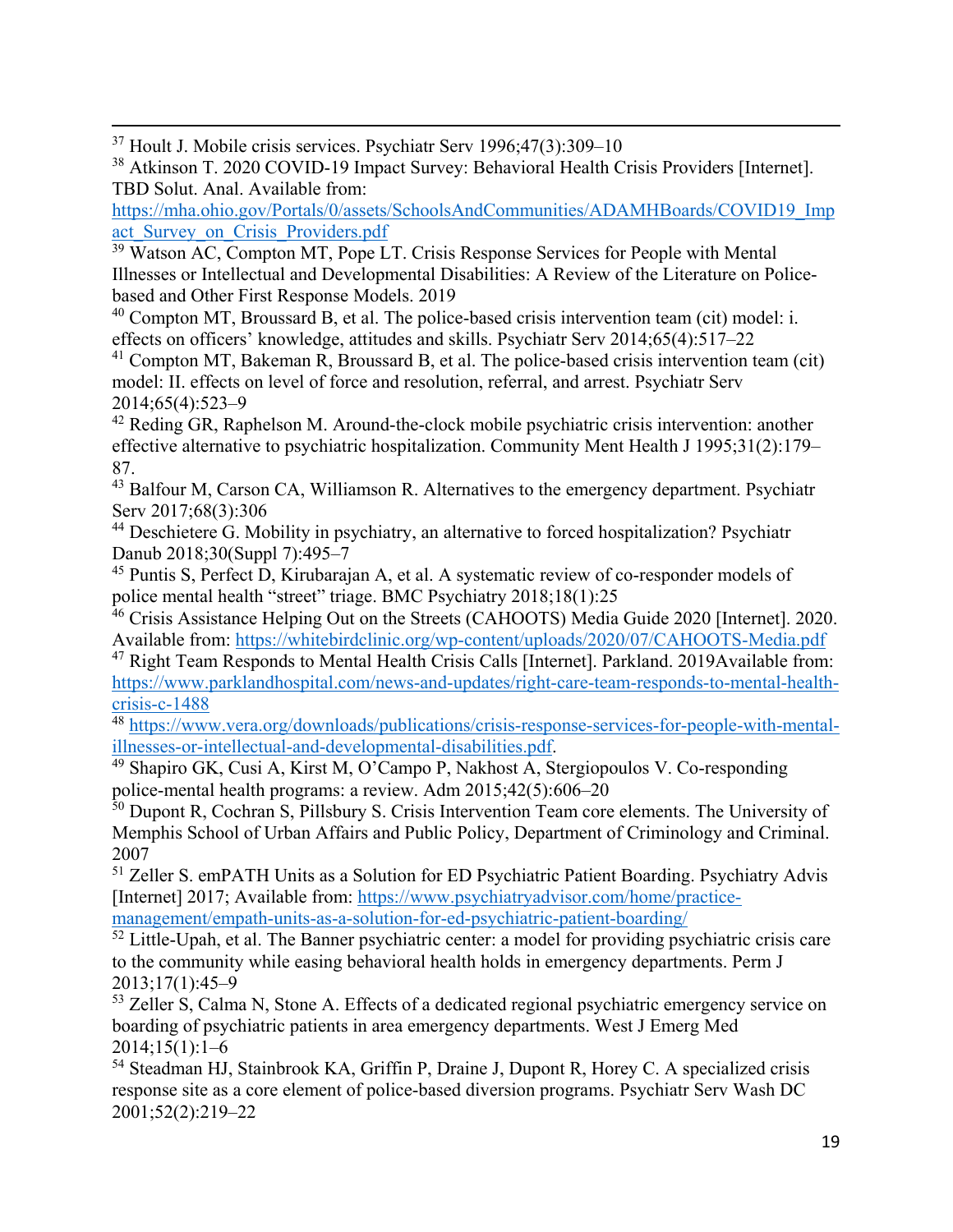<span id="page-19-0"></span> $\overline{a}$ <sup>55</sup> National Action Alliance for Suicide Prevention: Crisis Services Task Force. Crisis Now: Transforming Services is Within Our Reach [Internet]. Washington, DC: Education Development Center, Inc.; 2016. Available from:

<https://theactionalliance.org/sites/default/files/inline-files/CrisisNow%5B1%5D.pdf>

<sup>56</sup> Luxton DD, June JD, Comtois KA. Can Postdischarge Follow-Up Contacts Prevent Suicide and Suicidal Behavior? Crisis 2013;34(1):32–41

<sup>57</sup> Griswold KS, Pastore P, Homish GG, Henke A. Access to Primary Care: Are Mental Health Peers Effective in Helping Patients After a Psychiatric Emergency? Prim psychiatry 2010;71(6):42–5

<sup>58</sup> Roberge J, McWilliams A, Zhao J, et al. Effect of a Virtual Patient Navigation Program on Behavioral Health Admissions in the Emergency Department: A Randomized Clinical Trial. JAMA Netw Open 2020;3(1):e1919954

<sup>59</sup> Colman M, Mackey K. Novel Paramedic Programs Respond to Behavioral Health-related Calls. ED Manag Mon Update Emerg Dep Manag 2017;29(2):13–8.

<sup>60</sup> One Mind Campaign - Improving Police Response to Persons Affected by Mental Illnesses, International Association of Chiefs of Police [Internet]. Available from:

<https://www.theiacp.org/projects/one-mind-campaign>

<sup>61</sup> Law Enforcement Mental Health Learning Sites [Internet]. Justice Cent. - Counc. State Gov. 2020. Available from: [https://csgjusticecenter.org/projects/police-mental-health-collaboration](https://csgjusticecenter.org/projects/police-mental-health-collaboration-pmhc/law-enforcement-mental-health-learning-sites/)[pmhc/law-enforcement-mental-health-learning-sites/](https://csgjusticecenter.org/projects/police-mental-health-collaboration-pmhc/law-enforcement-mental-health-learning-sites/)

 $\overline{62}$  Police-Mental Health Collaboration Toolkit [Internet]. Available from: <https://pmhctoolkit.bja.gov/>

<sup>63</sup> Bengelsdorf H, Levy LE, Emerson RL, Barile FA. A crisis triage rating scale. Brief dispositional assessment of patients at risk for hospitalization. J Nerv Ment Dis 1984;172(7):424–30

<sup>64</sup> Scott RL. Evaluation of a mobile crisis program: effectiveness, efficiency, and consumer satisfaction. Psychiatr Serv 2000;51(9):1153–6

<sup>65</sup> Crisis stabilization claims analysis: Technical report [Internet]. Wilder Res. 2013;Available from: [https://www.wilder.org/sites/default/files/imports/Crisis\\_stabilization\\_technical\\_report\\_4-](https://www.wilder.org/sites/default/files/imports/Crisis_stabilization_technical_report_4-13.pdf) [13.pdf](https://www.wilder.org/sites/default/files/imports/Crisis_stabilization_technical_report_4-13.pdf)

<sup>66</sup> Daly R. Preventable ED Use Costs \$8.3 Billion Annually: Analysis [Internet]. 2019; Available from:<https://www.hfma.org/topics/news/2019/02/63247.html>

 $67$  Lamb HR, Weinberger LR, DeCuir WJ. The police and mental health. Psychiatr Serv 2002;53(10):1266–71

<sup>68</sup> Balfour ME, Winsky JM, Isely JM. The Tucson Mental Health Investigative Support Team (MHIST) Model: A prevention focused approach to crisis and public safety. Psychiatr Serv 2017;68(2):211–2

<sup>69</sup> A Comprehensive Crisis System: Ending Unnecessary Emergency Room Admissions and Jail Bookings Associated with Mental Illness, Assessment #5. Alexandria, VA, National Association of State Mental Health Program Directors. 2018

 $70$  Grading the States: An Analysis of Involuntary Psychiatric Treatment Laws [Internet]. 2018;Available from: [https://www.treatmentadvocacycenter.org/storage/documents/grading-the](https://www.treatmentadvocacycenter.org/storage/documents/grading-the-states.pdf)[states.pdf](https://www.treatmentadvocacycenter.org/storage/documents/grading-the-states.pdf)

 $\frac{71}{11}$  Road Runners: The Role and Impact of Law Enforcement in Transporting Individuals with Severe Mental Illness [Internet]. Treat. Advocacy Cent. 2019; Available from: TreatmentAdvocacyCenter.org/Road-Runners. May 2019